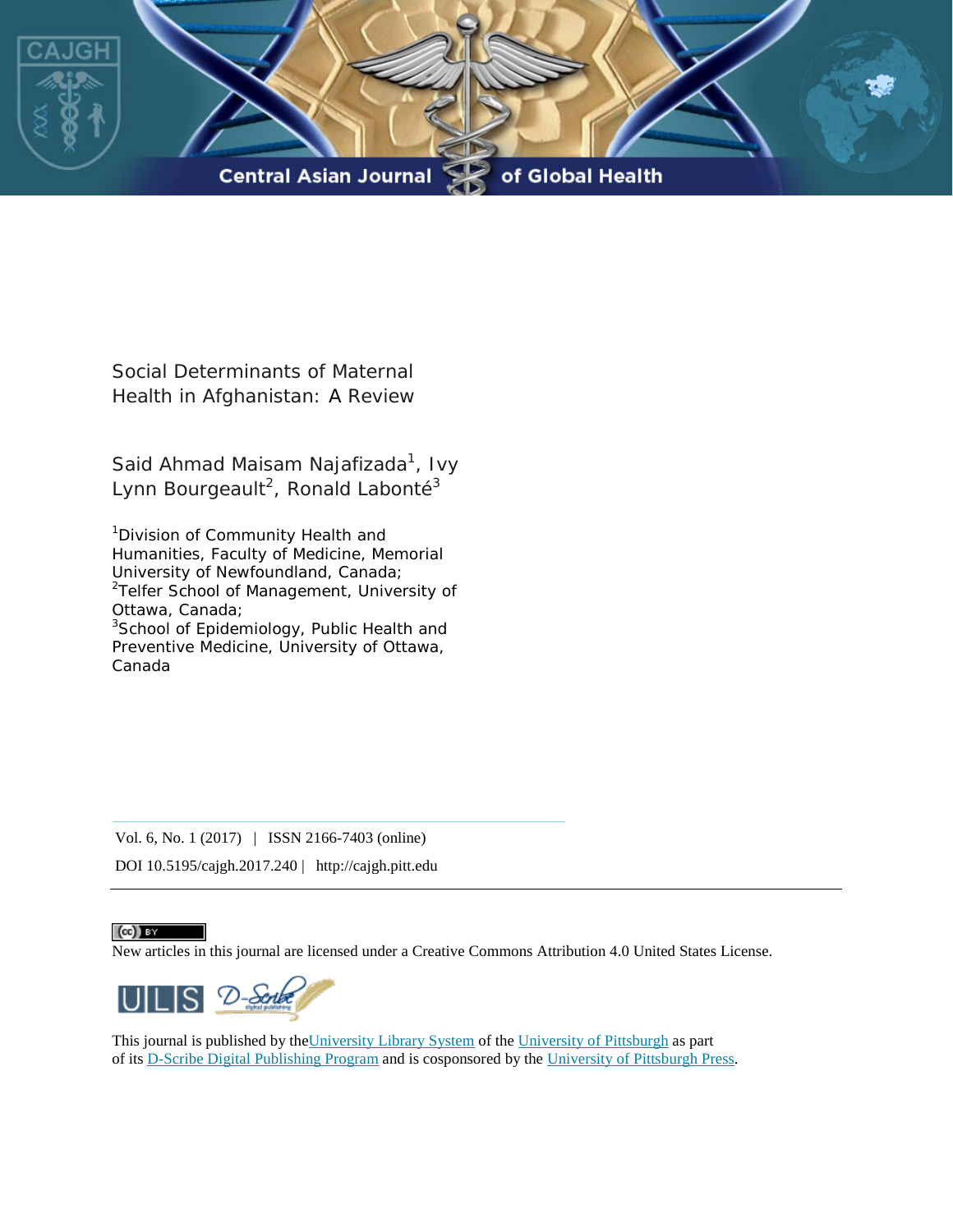#### **Abstract**

**Introduction:** Afghanistan has a high maternal mortality rate of 400 per 100,000 live births. Although direct causes of maternal morbidity and mortality in Afghanistan include hemorrhage, obstructed labor, infection, high blood pressure, and unsafe abortion, the high burden of diseases responsible for maternal mortality arises in large part due to social determinants of health. The focus of this literature review is to examine the impact of various social determinants of health on maternal health in Afghanistan, filling an important gap in the existing literature.

**Methods:** This narrative review was conducted using Arksey and O'Malley's framework of (1) defining the question, (2) searching the literature, (3) assessing the studies, (4) synthesizing selected evidence in context, and (5) summarizing potential programmatic implication of the context. We searched Medline, CABI global health database, and Google Scholar for relevant publications.

**Results:** A total of 38 articles/reports were included in this review. We found that social determinants such as maternal education, sociocultural practices, and social infrastructure have a significant impact on maternal health. Health care may be the immediate determinant, but it is influenced by other determinants that must be addressed in order to alleviate the burden on health care, as well as to achieve long-term reduction in maternal mortality.

**Conclusion:** Because of the importance of social factors for maternal health outcomes, committed involvement of multiple government sectors (i.e. education, labor and social affairs, information and culture, transport and rural development among others, alongside health care) is the long-term solution to the maternal health problems in Afghanistan. National and international organizations' long-term commitment to social investment such as education, local economy, cultural change, and social infrastructure is recommended for Afghanstan and globally.

**Keywords:** *Maternal health, Afghanistan, healthcare utilization, review*

Social Determinants of Maternal Health in Afghanistan: A Review

# Said Ahmad Maisam Najafizada<sup>1</sup>, Ivy Lynn Bourgeault<sup>2</sup>, Ronald Labon[té](http://www.sciencedirect.com/science/article/pii/S0149718916301641)<sup>3</sup>

<sup>1</sup> Division of Community Health and Humanities, Faculty of Medicine, Memorial University of Newfoundland, Canada; <sup>2</sup>Telfer School of Management, University of Ottawa, Canada;

<sup>3</sup>School of Epidemiology, Public Health and Preventive Medicine, University of Ottawa, Canada

### Research

Afghanistan has a high maternal mortality of 400 per 100,000 live births, compared to 320 regionally and 280 globally.<sup>1</sup> While the maternal mortality rate has decreased dramatically since  $2000^2$ , there is still a significant burden of maternal morbidity and mortality in Afghanistan mainly attributed to hemorrhage, obstructed labor, infection, high blood pressure, and unsafe abortions<sup>3</sup>.

Marmot describes the high burden of disease responsible for premature loss of life arising primarily from the conditions in which people are born, grow, live, work, and age.<sup>4</sup>

This work is licensed under a Creative Commons Attribution 4.0 United States License.

This journal is published by the [University Library System](http://www.library.pitt.edu/) of the [University of Pittsburgh](http://www.pitt.edu/) as part of its [D-Scribe Digital Publishing Program](http://www.library.pitt.edu/articles/digpubtype/index.html) and is cosponsored by the [University of Pittsburgh Press.](http://www.upress.pitt.edu/upressIndex.aspx)

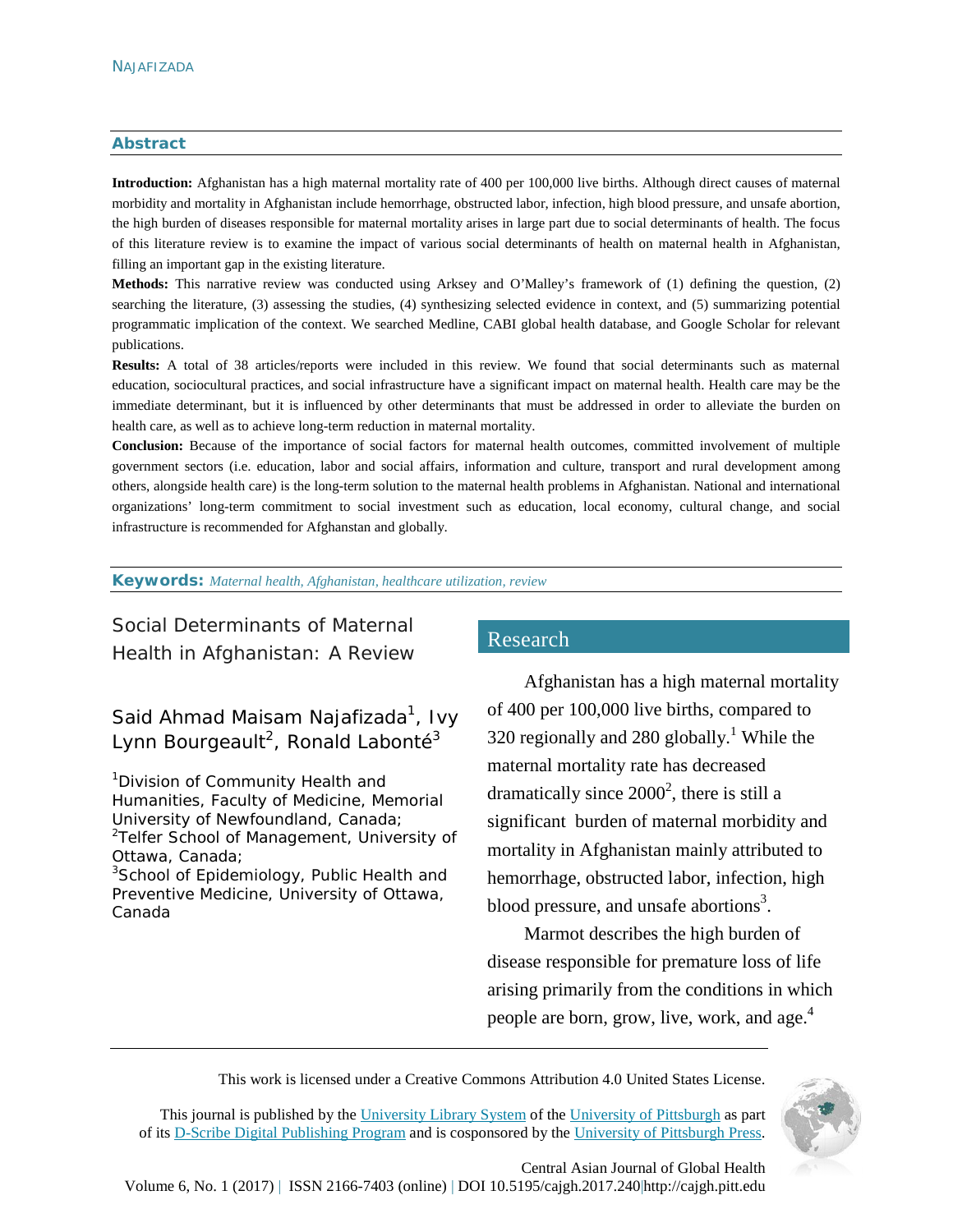The social determinants of health refer to the societal factors and the unequal distribution of these factors that contribute to the overall health of the population and health inequalities. There is compelling evidence that social injustice, including inequity in social conditions, distrubition of resources, power, and opportunities, takes a massive toll on health of the population of this region, especially for women.<sup>4,5</sup>

Afghanistan is struggling to build an efficient, self-reliant, and sustainable health care system. International organizations such as USAID, World Bank, and the European Commission are the main donors contributing to the health care system development, with national and international non-governmental organizations providing health care services. Other organizations, such as Canadian International Development Agency (CIDA), the UK's Department for International Development (DFID), German Department for International Cooperation (GIZ) and other international development agencies help to strengthen the health care system. The Afghan Ministry of Public Health plays a stewardship role and is the only organization that most people consider to be responsible for maintaining the general health of the population. The primary health care services provided for the Afghan population are delivered through the Basic Package of Health Services (BPHS). The primary health care is

linked to the tertiary services also known as the Essential Package of Hospital Services (EPHS). The BPHS is designed to focus on maternal and newborn health, child health and immunization, public nutrition, communicable diseases, mental health and disability, and the supply of essential drugs. Maternal care provided in this package includes antenatal, delivery and postpartum care, family planning, and care for the newborn. <sup>6</sup> However, utilization of these services is variable and inconsistent among Afghan women<sup>7</sup>.

In general, health care systems are focused on treating and preventing populationbased diseases; however, the comprehensive population health approach intervention takes into account social determinants of health, such as education, income, gender, housing, socioeconomic status, etc. Availability of health care services often does not guarantee their utilization. Improvement in socioeconomic factors, sociocultural beliefs, and education level has a great poteintal to improve utilization of health services. The level and the pathway of impact of the social determinants of health also differ depending on geographical and geopolitical regions. The aim of this literature review is to examine the impact of various social determinants of health on maternal health in Afghanistan, filling an important gap in the existing literature, and to identify the social determinants that influence maternal health, in

This work is licensed under a Creative Commons Attribution 4.0 United States License.

This journal is published by the [University Library System](http://www.library.pitt.edu/) of the [University of Pittsburgh](http://www.pitt.edu/) as part of its [D-Scribe Digital Publishing Program](http://www.library.pitt.edu/articles/digpubtype/index.html) and is cosponsored by the [University of Pittsburgh Press.](http://www.upress.pitt.edu/upressIndex.aspx)

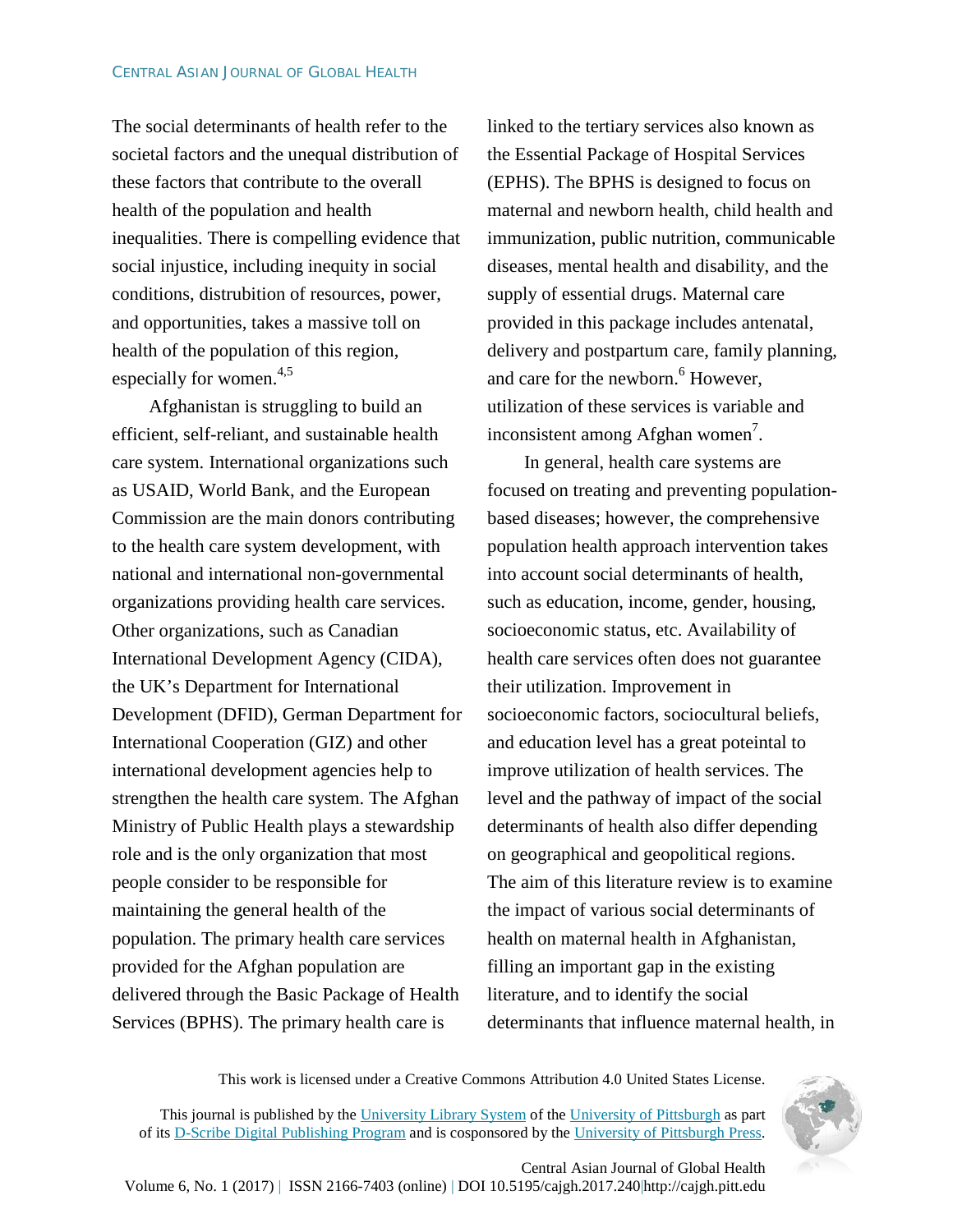order to inform policy and programs that target maternal health in Afghanistan.

### **Methods**

### *Review process*

This review was conducted using Arksey and O'Malley's framework of (1) defining the question, (2) searching the literature, (3) assessing the studies, (4) synthesizing selected evidence in context, and (5) summarizing potential programmatic implication of the context. <sup>8</sup> Based on a preliminary literature search of maternal health in Afghanistan and social determinants of health, the reviewers developed and then refined the research question. Keywords utilized in this research included "maternal health", "maternal health services", "maternal mortality", "women's health", "Pregnancy", "Pregnancy complications", "Afghanistan", "health care", "social determinants of health", "sociocultural", "social and cultural factors", and "socioeconomic factors".

### *Data sources*

A primary search of the Medline database identified 78 relevant citation titles, sociological abstract database identified 8 articles, CABI global health database identified 30 articles, and Nursing and Allied Health database identified 9. Overall, 125 citations were reviewed for this research.

Google Scholar was also searched for published articles. After a process of identification and screening of citations identified, 38 article/reports met the inclusion criteria and were included in the review (Figure 1). All of the articles were published in academic journals and 32 articles had abstracts.



**Figure 1: Flow chart of the review**

### *Inclusion and exclusion criteria*

The following inclusion criteria were used: articles and reports on maternal health in Afghanistan, articles discussing social determinants of maternal health, reports published between 2000 and 2016, articles and reports written in English, and quantitative and

This work is licensed under a Creative Commons Attribution 4.0 United States License.

This journal is published by the [University Library System](http://www.library.pitt.edu/) of the [University of Pittsburgh](http://www.pitt.edu/) as part of its [D-Scribe Digital Publishing](http://www.library.pitt.edu/articles/digpubtype/index.html) Program and is cosponsored by the [University of Pittsburgh Press.](http://www.upress.pitt.edu/upressIndex.aspx)

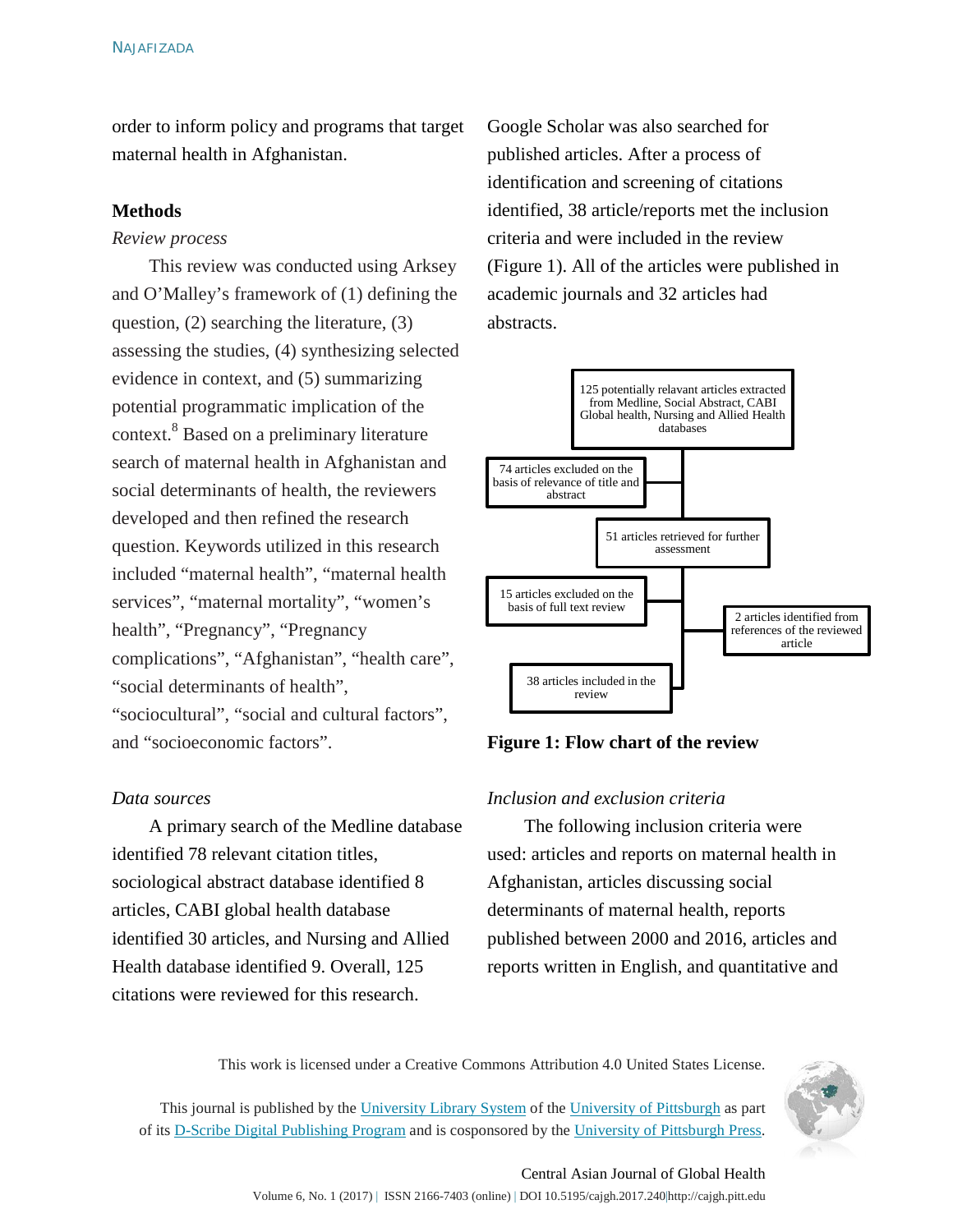| <b>Study design</b>        |                                               | <b>Number of</b> |
|----------------------------|-----------------------------------------------|------------------|
|                            |                                               | <b>Articles</b>  |
| <b>Observational Study</b> | Household Survey (Retrospective Cohort Study, | 8                |
|                            | Multiple Indicator Cluster Survey)            |                  |
|                            | <b>Cross-sectional Survey</b>                 | 3                |
|                            | Administrative data base study (labour and    | $\overline{2}$   |
|                            | delivery logbook, Operating Room logbook)     |                  |
|                            | Case Study                                    | 3                |
|                            | Descriptive Survey,                           | 1                |
|                            | Needs assessment survey                       |                  |
|                            | Questionnaire/Interview/Observation           |                  |
|                            | Baseline and endline Survey                   | 1                |
|                            | <b>Subtotal</b>                               | 20               |
| <b>Experimental Study</b>  | Nonrandomized Experimental Control Design     | $\overline{2}$   |
|                            | Community based intervention                  | 1                |
|                            | Knowledge-Attitude-Practice Survey            | 1                |
|                            | <b>Subtotal</b>                               | 4                |
| Others                     | Perspective and Observation                   | 6                |
|                            | Editorial                                     | 4                |
|                            | World Report                                  | $\overline{2}$   |
|                            | Literature review                             | 1                |
|                            | Conference proceeding                         | 1                |
|                            | <b>Subtotal</b>                               | 14               |
|                            | <b>Total</b>                                  | 38               |

### **Table 1: Designs of studies and reports**

qualitative studies. Articles were excluded according to the following criteria: articles and reports with main focus other than Afghanistan, articles and reports with main focus other than maternal health in Afghanistan, articles focused on refugees, **Results**

articles published before 2000 or after 2016, and articles not in English.

Articles reviewed in this study included: cross-sectional studies, cluster surveys,

This work is licensed under a Creative Commons Attribution 4.0 United States License.

This journal is published by the [University Library System](http://www.library.pitt.edu/) of the [University of Pittsburgh](http://www.pitt.edu/) as part of its [D-Scribe Digital Publishing Program](http://www.library.pitt.edu/articles/digpubtype/index.html) and is cosponsored by the [University of Pittsburgh Press.](http://www.upress.pitt.edu/upressIndex.aspx)

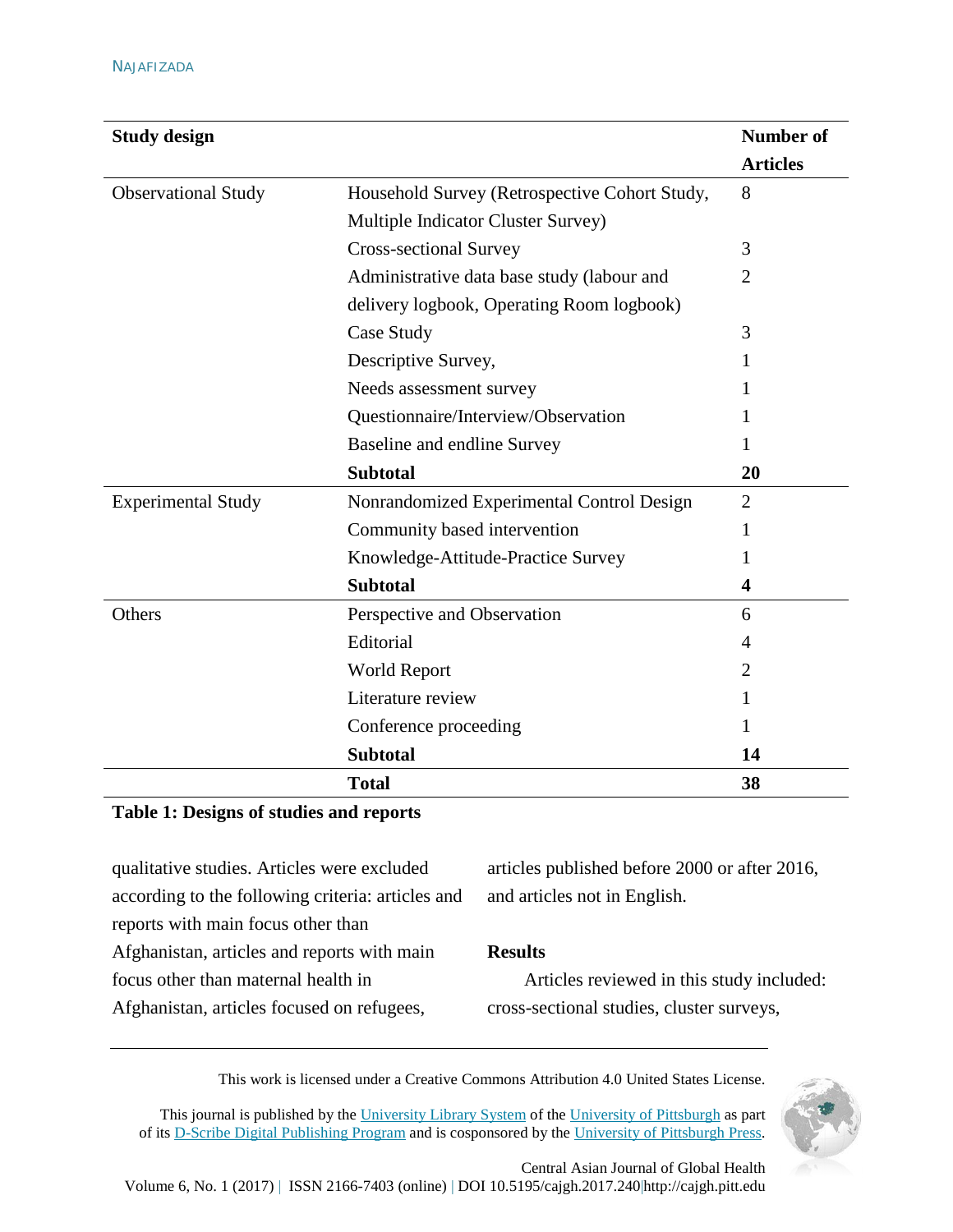facility-based surveillance systems, nonrandomized experimental control designs, and observational and qualitative studies (Tables 1 and 2). The most important social determinants identified in this research included health care, education, employment and income, sociocultural practices, food and sanitation.

## *Health care*

Healthcare factors were identified as the major determinant in the reviewed studies. Accessibility, lack of healthcare professionals, and variability in the utilization of health care services were major problems for Afghan women. In a study of maternal mortality conducted in western Afghanistan before the start of the BPHS program, Amowitz et al. found that only 63% of the health facilities listed by WHO as functional were in operation. <sup>9</sup> All health facilities with Emergency Obstetric Centers were located in one district, which was not accessible by women in any of the rural districts. In a reproductive-health knowledge, attitudes, and practices (KAP) survey in the capital Kabul, Egmond et al. found that 18.2% of the population thought the health facility was too far away and 14.2% reported that transportation to the medical facility was a problem. <sup>10</sup> The situation was even worse for women residing in the rural areas. In 2002,

Amowitz et al. found that seven districts of Herat Province namely Adraskan, Pashtun Zarghon, Zendajan, Enjil, Karokh, Herat, and Guzarah had only one or two physicians.<sup>9</sup> Later studies found that the Caesarean section (CS) rate was 10% in Kabul Maternity Hospital, and 3.5% in general hospitals,  $11,12$ demonstrating wide variation in the utilization of this life-saving operation. In 2010, in a nonrandomized experimental control study to test the safety, acceptability, feasibility, and effectiveness of community-based education and distribution of misoprostol for prevention of postpartum hemorrhage at home birth, only 16% of women in the intervention group and 21% of women in the comparison group received prenatal care from a midwife.<sup>13</sup> Lack of human and technical resources were the major reported reasons associated with adverse maternal and infant health outcomes in the poor-resource setting of Afghanistan.<sup>14-16</sup> The findings of the studies conducted between 2001 and 2011 that there is a need to improve health facilities, and to increase the number of professionals in both urban and rural areas in order to improve maternal health.<sup>17–26</sup>

Published research suggests that the provision of expanded health services alone would not lead to the increased utilization of

This work is licensed under a Creative Commons Attribution 4.0 United States License.

This journal is published by the [University Library System](http://www.library.pitt.edu/) of the [University of Pittsburgh](http://www.pitt.edu/) as part of its [D-Scribe Digital Publishing](http://www.library.pitt.edu/articles/digpubtype/index.html) Program and is cosponsored by the [University of Pittsburgh Press.](http://www.upress.pitt.edu/upressIndex.aspx)

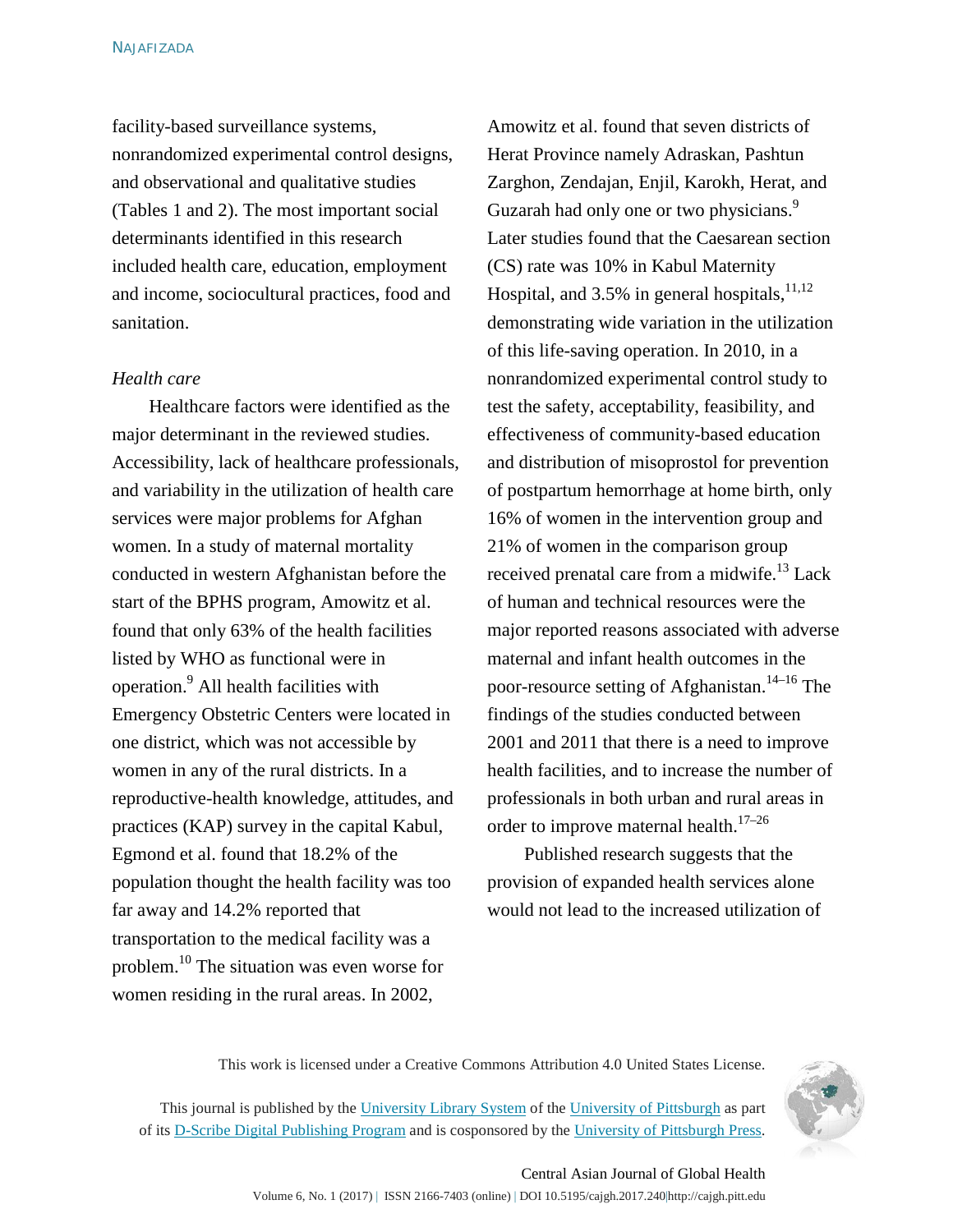### NAJAFIZADA

| <b>Articles</b>              | <b>Design</b>               | <b>Social Determinants</b>           |
|------------------------------|-----------------------------|--------------------------------------|
| 1. Ahmed, Edward, &          | *Obs: Multiple indicator    | Education; sanitation (water and     |
| Burnham, 2004                | cluster survey              | latrine); health care; sociocultural |
|                              |                             | practices                            |
| 2. Amowtiz & Iacopino, 2000  | Perspective                 | Health care; sociocultural           |
|                              |                             | practices                            |
| 3. Amowitz, Ris, & Iacopino, | Obs: Cross-sectional survey | Food; housing; sanitation (lack of   |
| 2002                         |                             | clean water); sociocultural          |
|                              |                             | practices                            |
| 4. Ayotte, 2002              | Perspective                 | Sociocultural practices              |
| 5. Bartlett et al., 2005     | Obs: Household survey       | Health care; education; housing;     |
|                              |                             | food                                 |
| 6. Bick, 2007                | Editorial                   | Health care                          |
| 7. Bristol, 2006             | World Report                | Health care                          |
| 8. Brown, 2010               | Perspective                 | Health care                          |
| 9. Currie, Azfar & Fowler,   | Case study                  | Health care (Human Resources         |
| 2007                         |                             | for Health: midwives)                |
| 10. del Valle, 2004          | Perspective                 | Sociocultural practices              |
| 11. Stephenson, 2004         | Editorial                   | Health care (HRH)                    |
| 12. Egmond et al., 2004      | **Exp: KAP                  | Health care; Education               |
| 13. Garwood, 2006            | Perspective                 | Health care; Transport               |
| 14. Guidotti et al., 2009    | Obs: Administrative         | Health care                          |
|                              | database                    |                                      |
| 15. Gupta et al., 2011       | Obs: Multiple Indicator     | Health care; Education; Food         |
|                              | Survey                      |                                      |
| 16. Hadi et al., 2007        | <b>Obs: Cross-sectional</b> | Education; Income/employment;        |
|                              | approach                    | Health care                          |
| 17. Hadi et al., 2007        | Obs: Descriptive survey     | Health care                          |
| 18. Huber, Saeedi & Samadi,  | Exp: Community-based        | Health care; sociocultural           |
| 2010                         | intervention                | practices                            |
| 19. Hussein et al., 2009     | Obs: Cross-sectional        | Health care; sociocultural           |
|                              |                             |                                      |

This work is licensed under a Creative Commons Attribution 4.0 United States License.



This journal is published by the [University Library System](http://www.library.pitt.edu/) of the [University of Pittsburgh](http://www.pitt.edu/) as part of its [D-Scribe Digital Publishing Program](http://www.library.pitt.edu/articles/digpubtype/index.html) and is cosponsored by the [University of Pittsburgh Press.](http://www.upress.pitt.edu/upressIndex.aspx)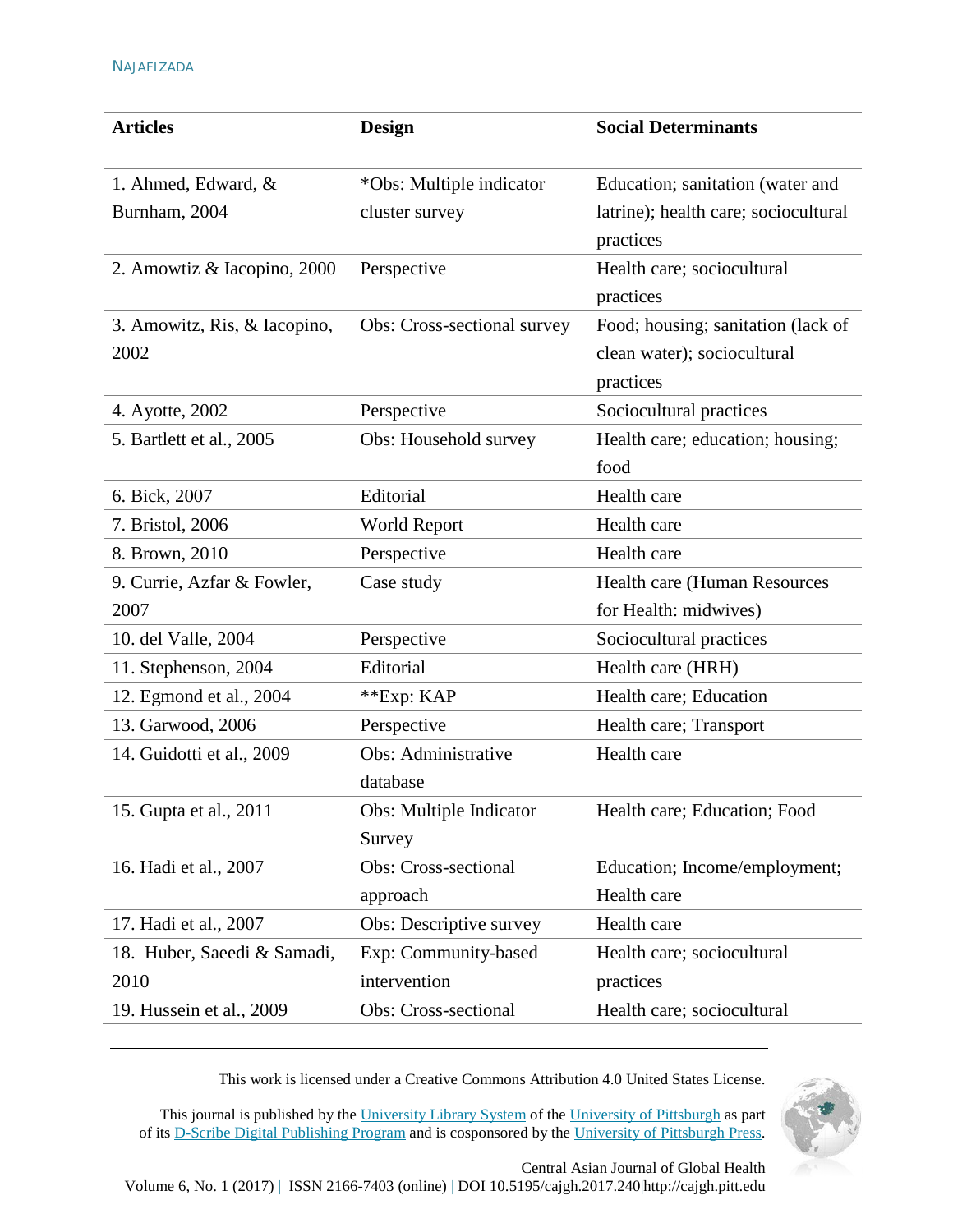#### NAJAFIZADA

|                             |                             | practices                       |
|-----------------------------|-----------------------------|---------------------------------|
| 20. Kaartinen & Diwan, 2002 | Obs: Needs assessment       | Health care; sociocultural      |
|                             | survey                      | practices                       |
| 21. Kandasamy et al., 2009  | Obs: Administrative         | Health care                     |
|                             | logbooks                    |                                 |
| 22. Khorrami et al., 2008   | Obs: Needs assessment       | Health care; transport; income  |
|                             | survey                      |                                 |
| 23. Mayhew, 2009            | Perspective                 | Health care                     |
| 24. Mayhew et al., 2008     | Obs: Cross-sectional        | Health care; education; income; |
|                             |                             | transport                       |
| 25. Sanghvi et al., 2010    | Exp: Nonrandomized          | Health care                     |
|                             | <b>Experimental Control</b> |                                 |
|                             | Design                      |                                 |
| 26. Smith & Burnham, 2005   | Perspective                 | Health care; sociocultural      |
|                             |                             | practices                       |
| 27. Smith et al., 2008      | Obs: Case study             | Health care; education          |
| 28. Walraven et al., 2009   | Perspective                 | Health care                     |
| 29. Walsh, 2007             | Perspective                 | Health care                     |
| 30. Williams & McCarthy,    | Perspective                 | Health care                     |
| 2003                        |                             |                                 |
| 31. Wilson, 2011            | Perspective                 | Health care; sociocultural      |
|                             |                             | practices                       |
| 32. Rahmani et al., 2015    | Exp: Multiple indicator     | Health care; sociocultural      |
|                             | regression                  | practices                       |
| 33. Akseer et al., 2016     | Exp: Household survey       | Health care; sociocultural      |
|                             | analysis                    | practices; education            |
| 34. Rasooly et al., 2014    | Exp: Household survey       | Health care; sociocultural      |
|                             | analysis                    | practices, education; income    |
| 35. Shahram et al., 2015    | Exp: Household survey       | Health care; sociocultural      |
|                             | analysis                    | practices; education; income    |
| 36. Newcomer, 2014          | Perspective                 | Sociocultural practices;        |
|                             |                             | education; income               |

This work is licensed under a Creative Commons Attribution 4.0 United States License.



This journal is published by the [University Library System](http://www.library.pitt.edu/) of the [University of Pittsburgh](http://www.pitt.edu/) as part of its [D-Scribe Digital Publishing](http://www.library.pitt.edu/articles/digpubtype/index.html) Program and is cosponsored by the [University of Pittsburgh Press.](http://www.upress.pitt.edu/upressIndex.aspx)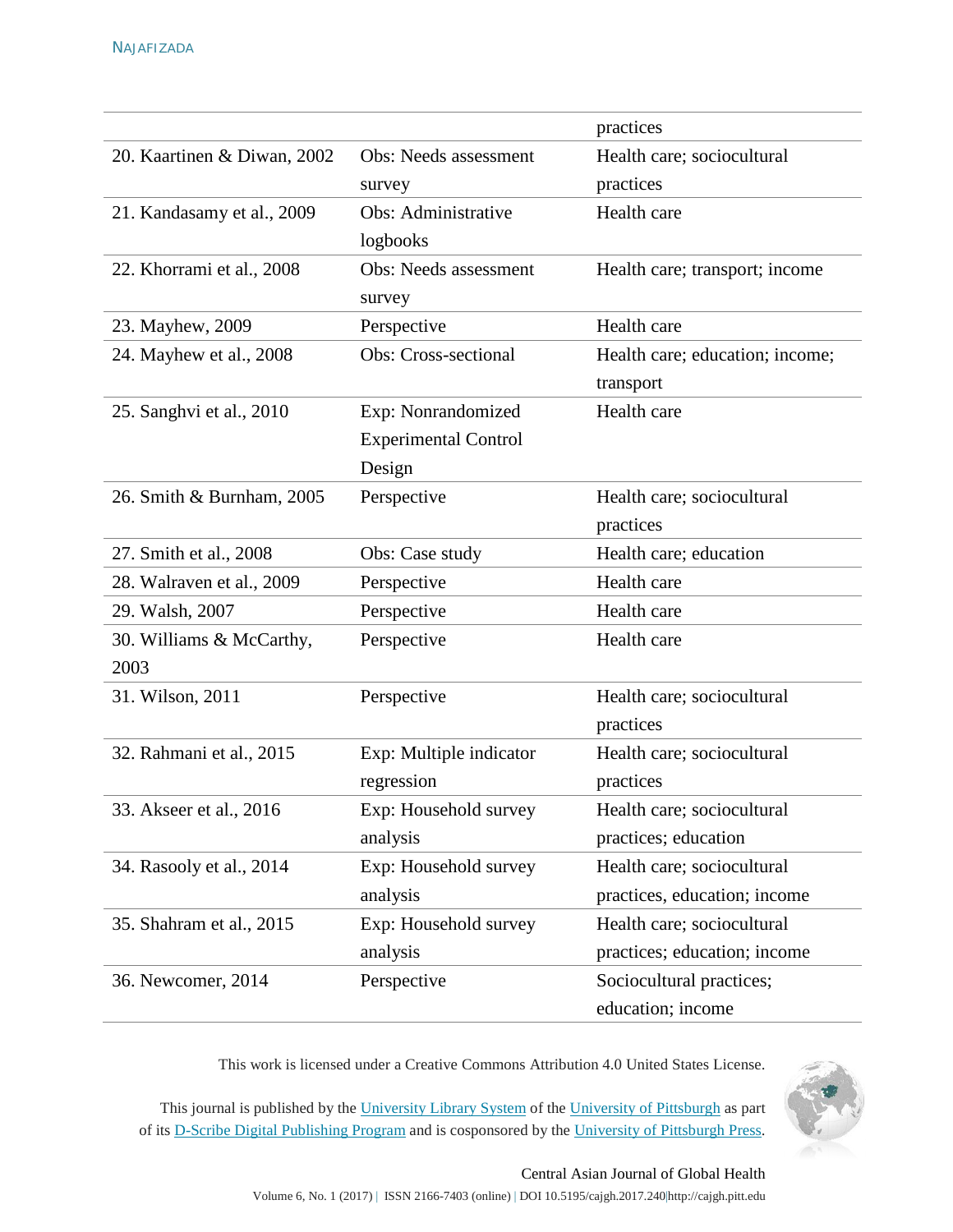#### CENTRAL ASIAN JOURNAL OF GLOBAL HEALTH

| 37. Tappis et al., 2016   | Exp: Cross-sectional | Health care; income    |
|---------------------------|----------------------|------------------------|
|                           | analysis             |                        |
| 38. Speakman et al., 2014 | Case study           | Health care; education |
| $*Obs = Observational$    |                      |                        |
| ** $Exp = Experimental$   |                      |                        |

**Table 2 Design of articles and social determinants discussed in the papers**

antenatal care, <sup>19,27</sup> as some women were more likely to use services than others, depending on their education, family income, social status, and beliefs. A national cross-sectional study by Mayhew et al. in 2008 found that only 13% of women who gave birth two years prior to the study had a skilled birth attendant at the time of delivery.<sup>16</sup> At the same time, access to basic health care (within a two-hour walk) was estimated to be nearly 85%.<sup>28</sup> This demonstrates that despite availability of services, utilization of these services remains low, possibly due to low level of education.<sup>29,30</sup> In northern Afghanistan, (Balkh province), Hadi et al. found that utilization of antenatal care remained low, mainly due to significant accessibility-related problems.<sup>29</sup> Their study concluded that inaccessibility, illiteracy, poverty, and involvement of pregnant women in economic activities (farm work) were major barriers to the use of antenatal care. Haidi et al. concluded that the health status of the population could not be improved further without fundamental changes in education, income, and quality of life.<sup>29</sup>

### *Education*

Education was another major determinant of maternal health in Afghanistan identified in this review. Our review of the literature found that education level has been associated with improved health care utilization, increased birth spacing, and empowered women. 3,10,31–33 Bartlett et al. found that 93% of women who died due to maternity-related causes were illiterate.<sup>3</sup> Ahmed et al. reported that in western Afghanistan less than 5% of pregnant women had ever attended school.<sup>31</sup> Egmond et al. found that in the capital city of Kabul that 64% of the women participating in the reproductive health survey never attended a regular school, and 62% were illiterate.<sup>10</sup> A study by Khorrami and his colleagues found that higher levels of education were associated with lower rates of hemorrhagic complications during pregnancy.34 On the other hand, studies have found that years of schooling had a significant positive influence on the level of health services a woman would receive, birth

This work is licensed under a Creative Commons Attribution 4.0 United States License.

This journal is published by the [University Library System](http://www.library.pitt.edu/) of the [University of Pittsburgh](http://www.pitt.edu/) as part of its [D-Scribe Digital Publishing Program](http://www.library.pitt.edu/articles/digpubtype/index.html) and is cosponsored by the [University of Pittsburgh Press.](http://www.upress.pitt.edu/upressIndex.aspx)

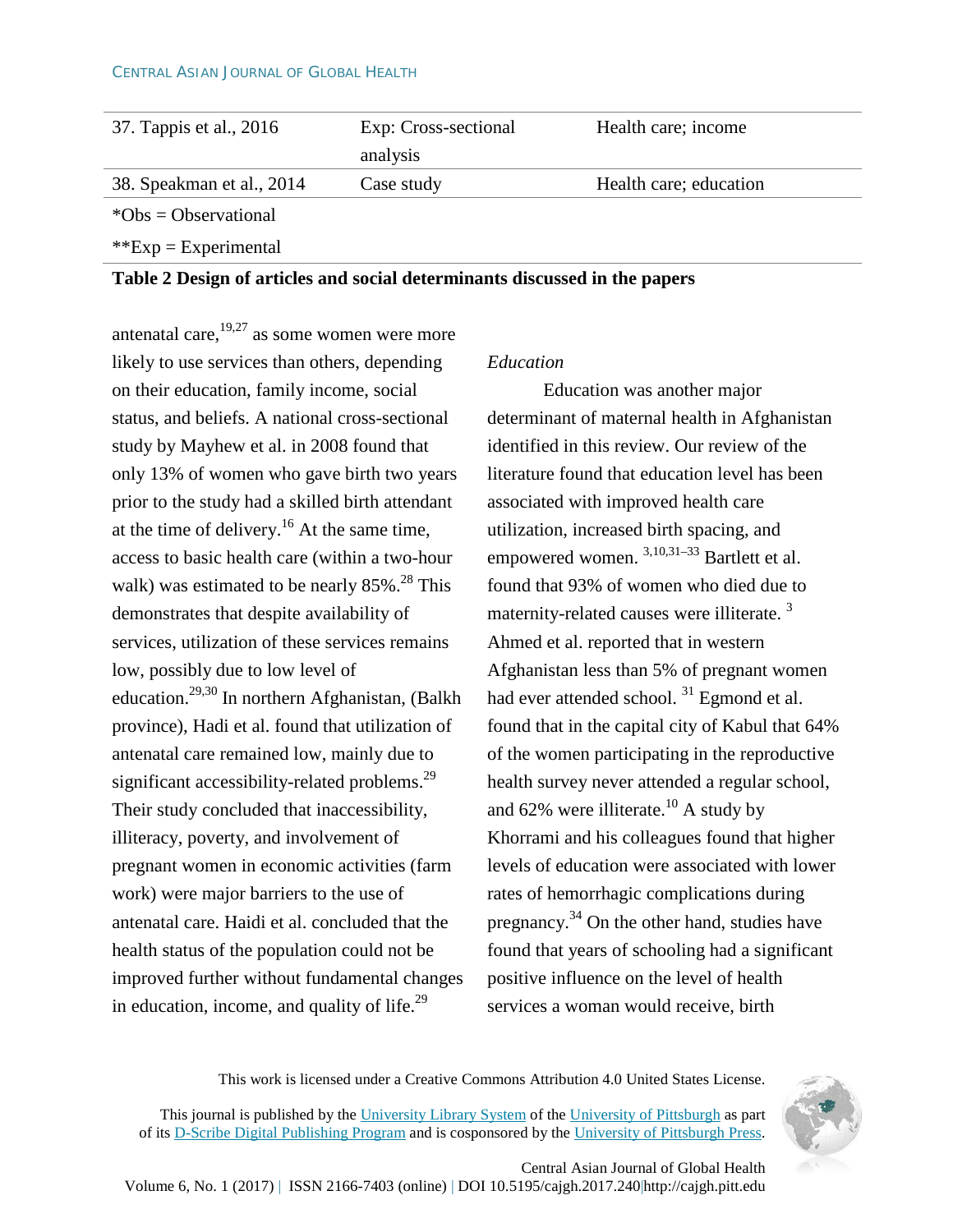spacing, family planning, and their overall health.<sup>10,16,29,34,35</sup>

Studies found that educated women recognize emergency obstetric complications and seek medical care immediately $34$ , receive antenatal care, use skilled birth attendants, use contraceptives $^{10,16,35}$ , and have lower rates of adolescent pregnancies.<sup>10</sup> Women's education, irrespective of other socioeconomic factors, had positive contribution to improved reproductive health.<sup>10</sup>

### *Sociocultural practices*

Patriarchal societal practices such as early marriage, rights surrounding sexual practices, and need to obtain husband's permission to receive health care, all have large impact on women's health in Afghanistan.<sup>15,27,32,36–39</sup> One study in the capital city revealed the mean age at marriage was 17.2 years with 16% married at age 14 or younger. <sup>10</sup> Another study in rural western Afghanistan found that 47% of women became pregnant before the age of sixteen. $31$  Two studies revealed that 83% and 75% of women respectively, expressed the view that it was a wife's duty/obligation to have sex with her husband even when she did not want to have sex.<sup>9,10</sup> In the same study, 93% of women said that they needed authorization from their husband or a male relative to seek professional health care.<sup>10</sup> In addition, published studies

reported that that around half of the female respondents (45% and 56% respectively) reported that it was the right of a husband to beat his wife when she disobeys.<sup>9,10</sup> These factors are strongly linked to the traditional attitudes that prevail in Afghan society, where reproduction remains the predominant role for women. 10,40–42

### *Employment and Income*

There is no published evidence about the link between women's formal employment and their health status, which may be related to the low employment level among women in Afghanistan. Published evidence suggests a correlation between the husband's employment, household income, the woman's economic activity, and the woman's health. Egmond et al. found a significant association between the husband's "qualified regular job" and use of family planning, antenatal care, and the woman's delivery at a health care institution in Kabul. <sup>10</sup> Qualified regular job was defined as employment in a government or non-government organization for men with post-secondary education. However, they did not find any association between the husbands' general employment and the woman's health. $^{10}$ 

Various studies found a positive association between household income/wealth and women's health care utilization. 10,16,29 Egmond et al. suggsted that the high cost of

This work is licensed under a Creative Commons Attribution 4.0 United States License.

This journal is published by the [University Library System](http://www.library.pitt.edu/) of the [University of Pittsburgh](http://www.pitt.edu/) as part of its [D-Scribe Digital Publishing](http://www.library.pitt.edu/articles/digpubtype/index.html) Program and is cosponsored by the [University of Pittsburgh Press.](http://www.upress.pitt.edu/upressIndex.aspx)

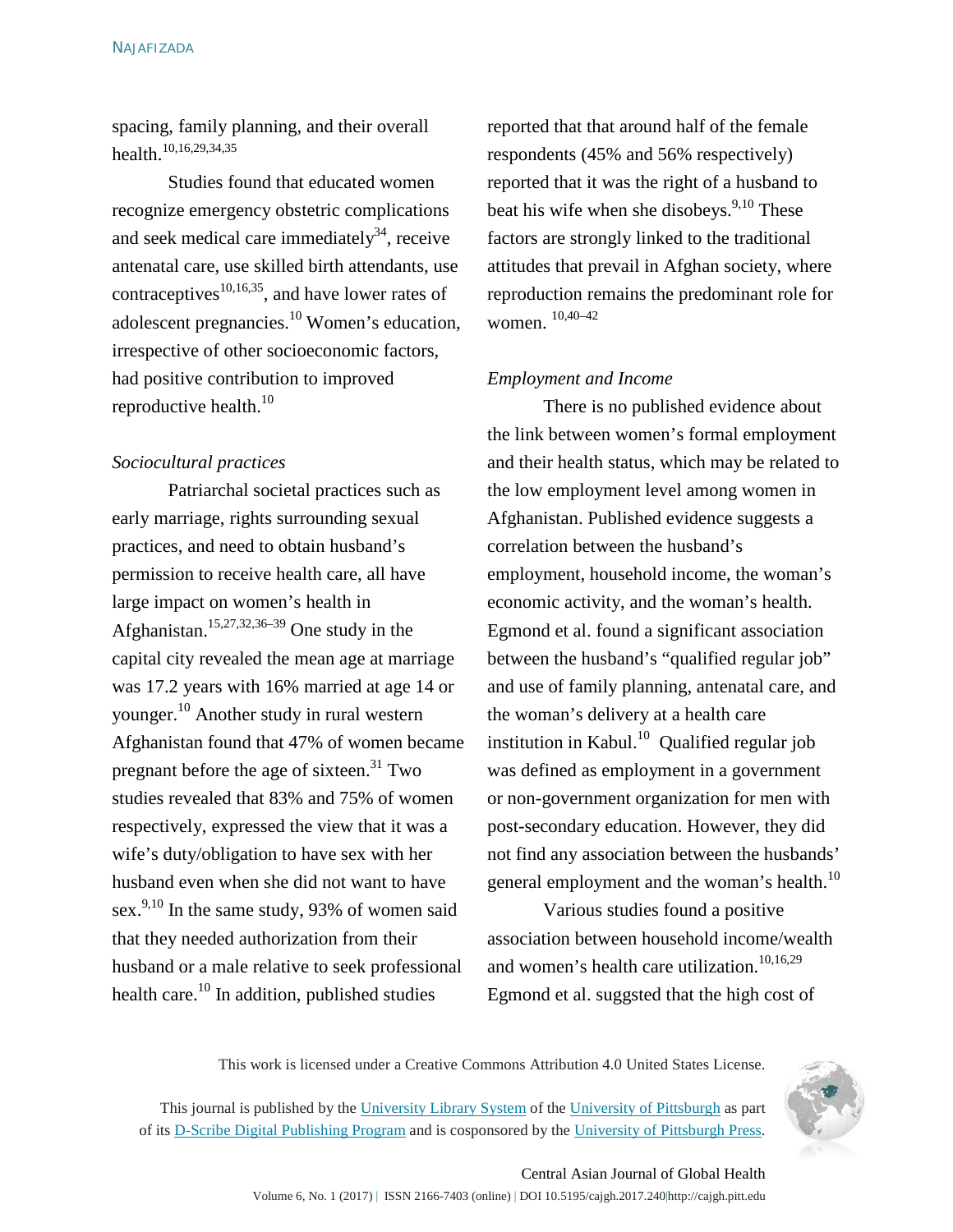birth in a health care facility was a reason for women not using health care services.<sup>10</sup> Mayhew et al. found that wealth was the strongest determinant of skilled birth attendant use.<sup>16</sup> Women in the poorest quantile had lower odds of skilled birth attendant use compared to women in each of the other quintiles; the strength of the association increased with each wealth quintile. <sup>16</sup> While the health system is designed to accomodate the low income population, even a small fee for health care or drugs can prevent the low income population segment from accessing health care specialists.

A study by Hadi et al., which was carried out in rural areas, showed the association between women's economic activity and their health.<sup>29</sup> The study conducted in northern Balkh province indicated that in rural areas, economically active women are much less likely to access antenatal care services compared to noneconomically active women. 29 The relationship is the opposite in the urban areas, where economically active women are slightly more likely to access antenatal care services.<sup>29</sup> It probably implies that women participating in farming, agriculture, or cattle-raising do not have control over the income generated from these activities.

Education played an important role in health care utilization among economically active women. Hadi et al. found that in rural areas, among women with at least six years of schooling, those who were economically active were more likely to use antenatal care services.<sup>29</sup> Also, among women with little or no education, economic activity was an impediment to the use of antenatal care services. Therefore, the combination of low education, rural residence, and the need to work outside the home meant that these women were much less likely to use antenatal care services than were those who were not economically active.<sup>29</sup>

### *Sanitation and Food*

Lack of food, clean water, and latrines were identified as primary problems for the population in various studies. 9,10,16,31,43 In a study in western Afghanistan in 2002, protected water sources and appropriate control of feces were lacking in districts under investigation. <sup>9</sup> Latrines were used by 85.1% of households in Karokh and 28.4% in Chesht-e-Sharif.31 The most common type of latrine was the open-back latrine from which night soil is removed for fertilization of crops. The main alternative to this type of latrine was using an open field.<sup>31</sup> In a survey, women participants identified their primary problems such as lack

This work is licensed under a Creative Commons Attribution 4.0 United States License.

This journal is published by the [University Library System](http://www.library.pitt.edu/) of the [University of Pittsburgh](http://www.pitt.edu/) as part of its [D-Scribe Digital Publishing Program](http://www.library.pitt.edu/articles/digpubtype/index.html) and is cosponsored by the [University of Pittsburgh Press.](http://www.upress.pitt.edu/upressIndex.aspx)

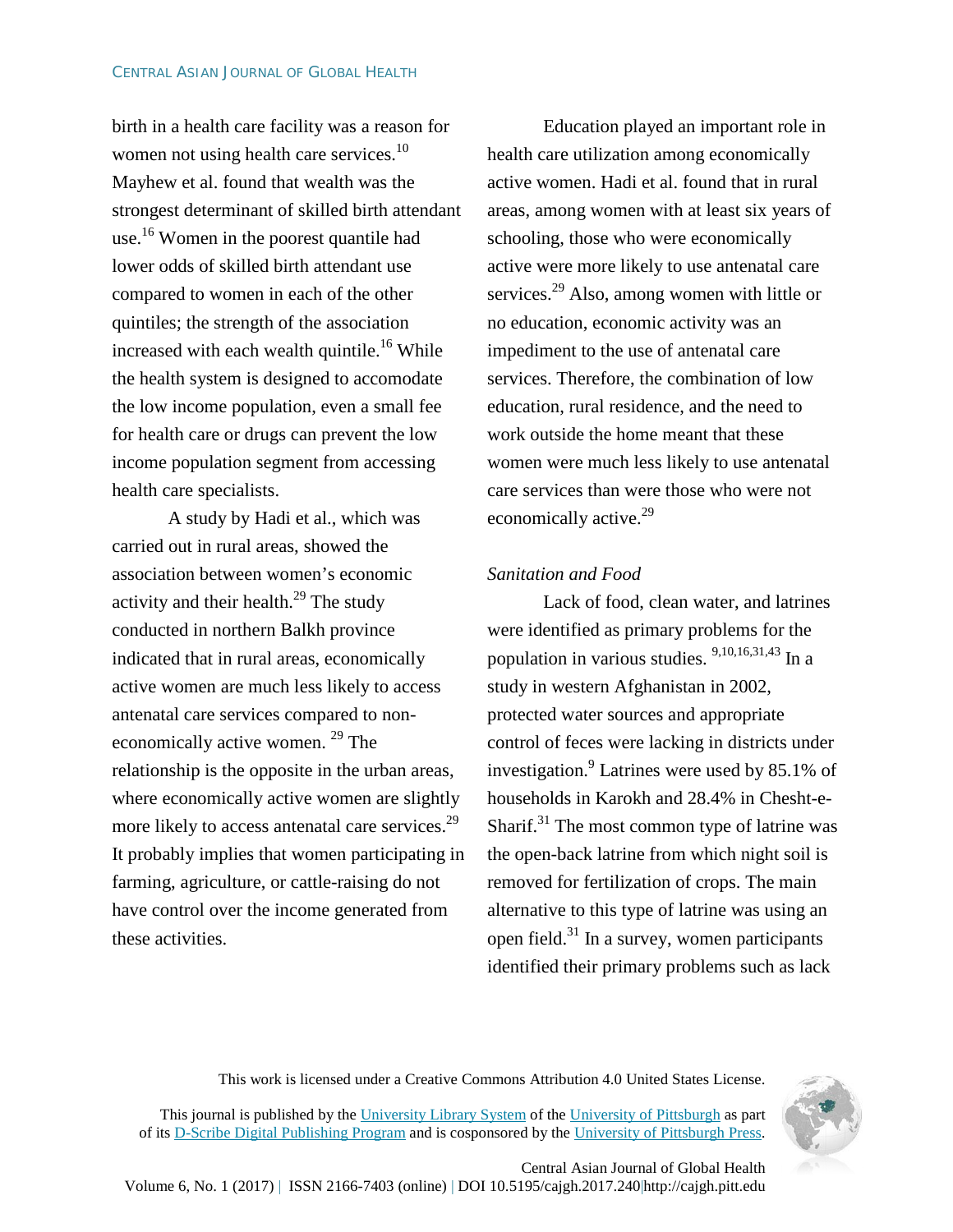

### **Figure 2. Pathways through which determinants influence maternal health**

of food (41%), shelter (18%), and clean water  $(14\%)$ .<sup>9</sup> Lack of food (malnutrition with subsequent anemia) contributes to the increased risk of complications among pregnant women. <sup>9</sup> Though some improvement has been made in the first decade of  $21<sup>st</sup>$ century, 63% of the population have no access to improved toilet facilities in 2010 and 50% were without improved water sources.<sup>44</sup>

### **Discussion**

The literature on maternal health in Afghanistan reveals that health care, education, sociocultural practices, employment, income, food, and sanitation are important determinants for maternal health.

Almost every article focusing on maternal health in Afghanistan points to the lack of women's decision-making ability in regards to their marriage, contraceptive use, family planning, birth spacing, and seeking health care. They are all linked to lower levels of education for women, patriarchal traditions, and weak social infrastructure and services in the country. A study in Pakistan by Agha and Carton found that education was the most important predictor of women's institutional delivery.45 Education was linked with better maternal health in other rural settings of lowincome countries such as Pakistan, India, Laos, and Malawi.<sup>45–48</sup> Women's education levels demonstrated a significant association

This work is licensed under a Creative Commons Attribution 4.0 United States License.

This journal is published by the [University Library System](http://www.library.pitt.edu/) of the [University of Pittsburgh](http://www.pitt.edu/) as part of its [D-Scribe Digital Publishing Program](http://www.library.pitt.edu/articles/digpubtype/index.html) and is cosponsored by the [University of Pittsburgh Press.](http://www.upress.pitt.edu/upressIndex.aspx)

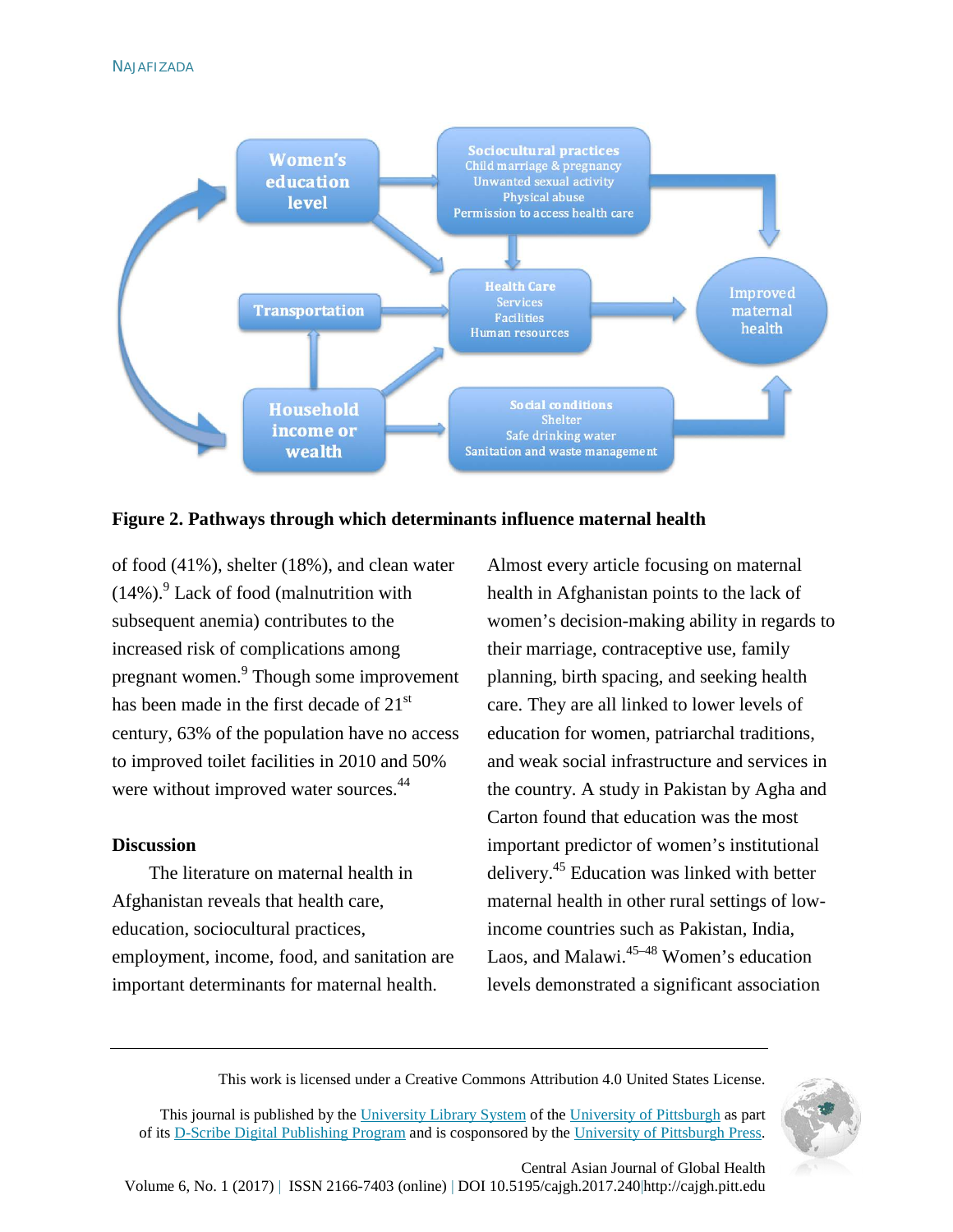

# **Figure 3. Factors negatively (left side) and positively (right side) influencing maternal health in Afghanistan**

with health care utilization, lower fertility rate, family planning, and improved maternal health. In general, better education decreases unhealthy social practices such as early childhood marriage and adolescent pregnancy. In addition to education, access to primary health care has also been a significant determinant, but the ability to access primary care does not help to address the underlying problems. Quantitative and qualitative studies have established that health care services,

although increased in numbers, lack quality.<sup>9,10,16</sup> There are buildings for clinics, but no doctors or midwives; there are ambulances, but no fuel; there is hightechnology equipment, but not the skills to operate them.<sup>49</sup> Mayhew argues that there is a need for large-scale implementation of lowtechnology, simple solutions in rural areas where the majority of people live. "Defining reality and maintaining simplicity are too often

This work is licensed under a Creative Commons Attribution 4.0 United States License.

This journal is published by the [University Library System](http://www.library.pitt.edu/) of the [University of Pittsburgh](http://www.pitt.edu/) as part of its [D-Scribe Digital Publishing Program](http://www.library.pitt.edu/articles/digpubtype/index.html) and is cosponsored by the [University of Pittsburgh Press.](http://www.upress.pitt.edu/upressIndex.aspx)

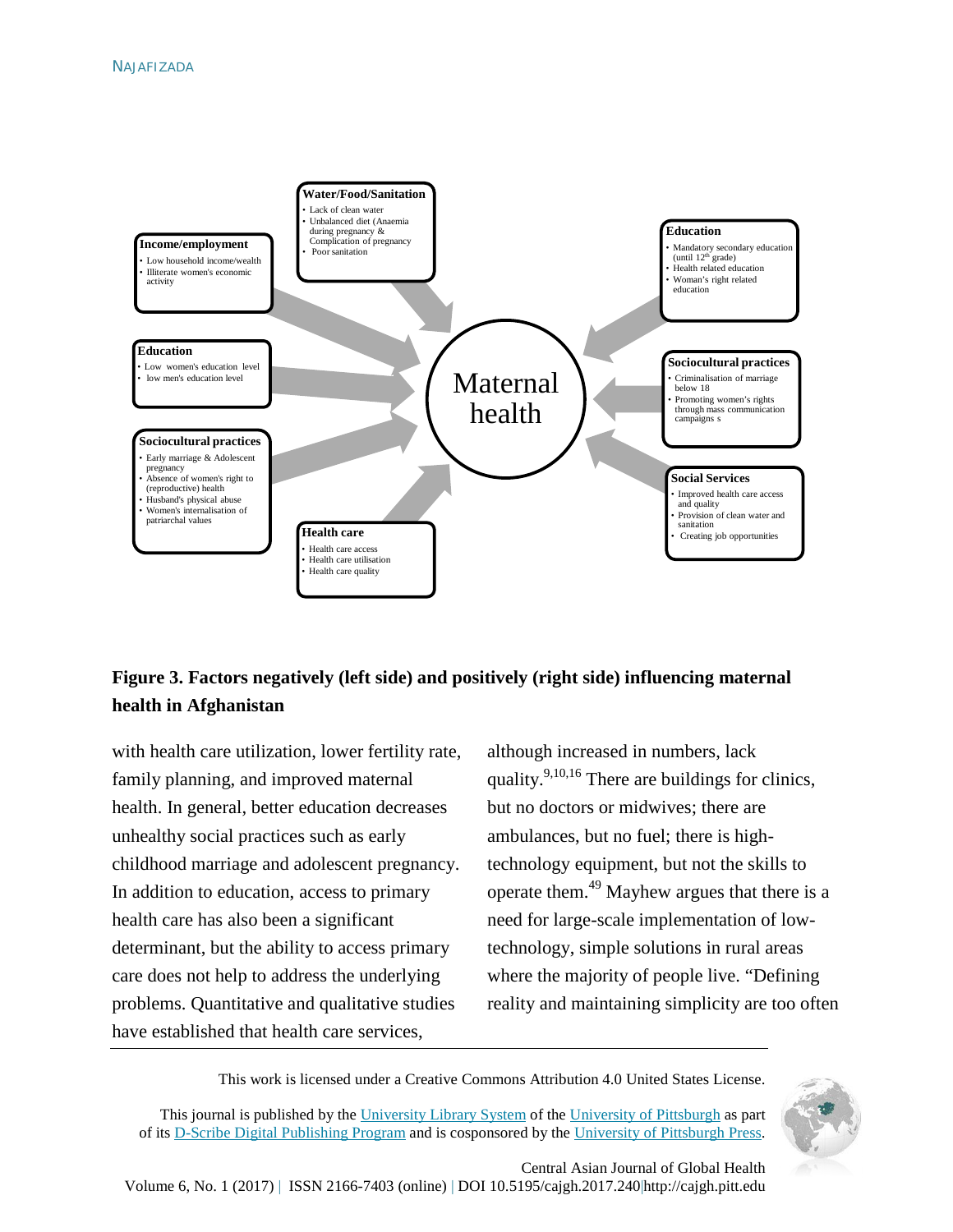forgotten prerequisites for success in such a challenging environment". <sup>50</sup>

The notion that social determinants impact maternal health is well established in the literature. <sup>51</sup> Studies included in this review suggest that health determinants in Afghanistan have either direct impact on maternal health or are mediated by other determinants (Figures 2 and 3). Health care services including health promotion, disease preventon, treatment facilities, and presence of skilled health personnel have a direct impact on maternal health. 9,10,13,27,30,52,53 Studies also documented the direct health effects of local sociocultural practices such as childhood marriage and pregnancy, unwanted sexual activity, physical abuse, and the need to obtain permission to access health services.<sup>10,32,38,52</sup> Undesirable social conditions such as lack of proper shelter, lack of potable water, and poor waste management definitely impacts maternal health. 9,10,29,31

Women's education, on the other hand, improves the social status of women in the family and alters the undesirable and healthdeteriorating sociocultural practices, and thus improves maternal health. 3,29–31,34 Improved transportation systems such as paved roads and availability of emergency vehicles, for example, provide access to health services, improves health service utilization, and subsequently improves maternal health.<sup>10,30</sup>

Employment, income, and wealth also influence health through access to the health care and through the intersection with education. 10,30,54

Studies in other developing countries support our findings that social determinants such as education, economic status, sociocultural practices, and weak infrastructure are strongly associated with maternal health.<sup>55</sup> However, we attempted to explain the pathways by which these individual determinants intersect and impact maternal health. We believe that individual determinants cannot explain the complexity of maternal health; therefore, a web of correlations between the determinants makes the impact greater compared to the sum of all of the determinants. Thus, we suggest that interventions that are targeted to improve maternal health should be comprehensive. Improving maternal health is such a complex task that the Ministry of Public Health alone cannot handle it. Other governmental and nongovernmental sectors (educational organizations, labor and social services, cultural organizations, and mass media organizations) need to recognize their vital role in improving maternal health, and take appropriate policy level actions to address it. Aside from programmed approaches to address immediate maternal health challenges (such as obstetric care, access to skilled birth

This work is licensed under a Creative Commons Attribution 4.0 United States License.

This journal is published by the [University Library System](http://www.library.pitt.edu/) of the [University of Pittsburgh](http://www.pitt.edu/) as part of its [D-Scribe Digital Publishing](http://www.library.pitt.edu/articles/digpubtype/index.html) Program and is cosponsored by the [University of Pittsburgh Press.](http://www.upress.pitt.edu/upressIndex.aspx)

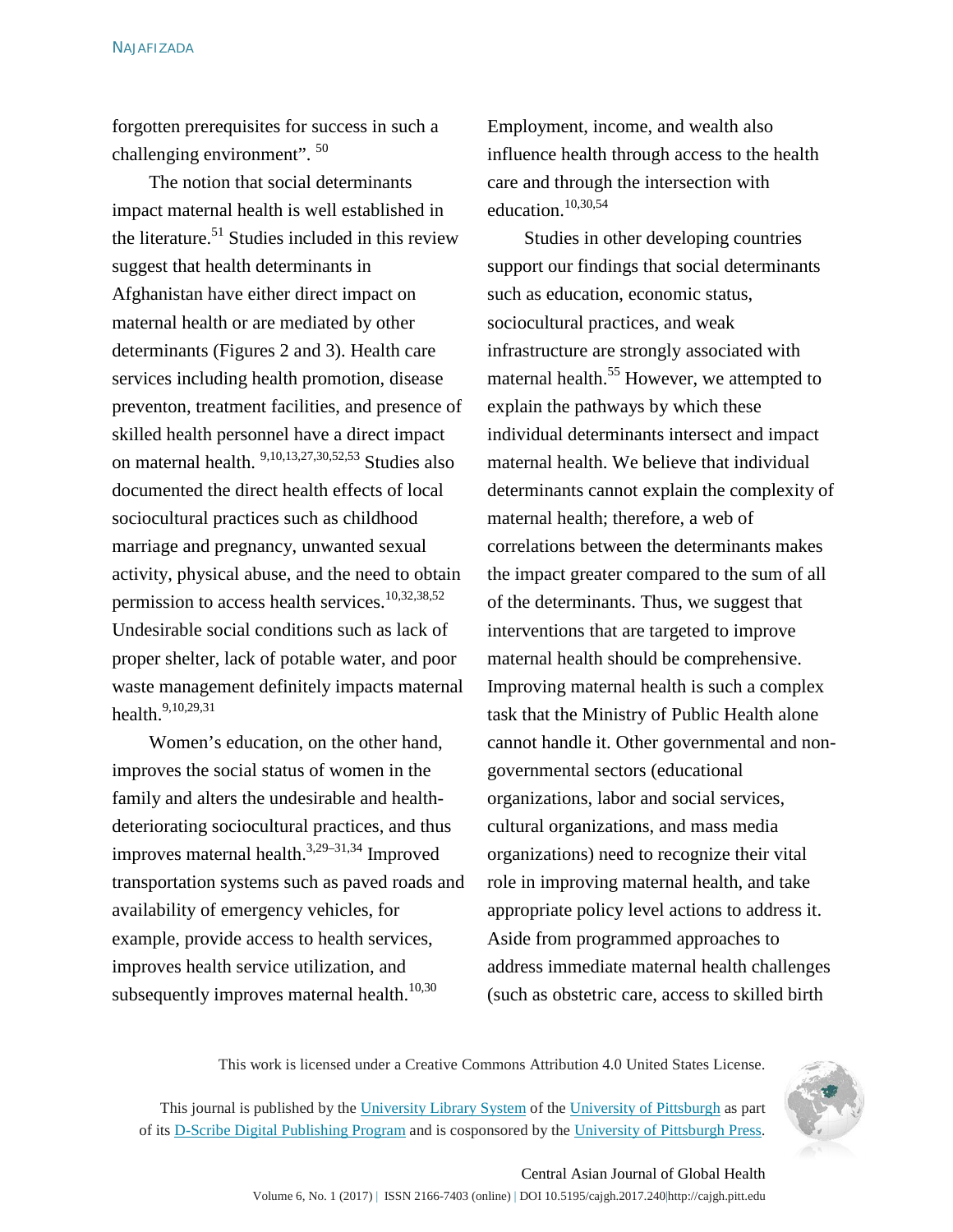attendant, antenatal and post-natal care) in the health sector, we propose three other recommendations.

First, women's education should become a cornerstone of maternal health. The literature review suggested that higher level of schooling increases the age of marriage, improves woman's control over her reproductive health, health care utilization, and overall health. At the policy level, the Ministry of Education and Higher Education should recognize the significance of education and work collaboratively with the Ministry of Public Health to encourage eduation of women and girls.

Second, gender specific initiatives have proven to be very useful in improving women's health. The Afghan Ministry of Public Health's strategy of deploying female health workers to remote areas to help increase acceptance and utilization of health care among women proved to be effective in secure areas.<sup>7</sup> Recruiting more female teachers in the schools resulted in higher attendance by female students. <sup>56</sup> Najafizada found that the presence of female physicians on television health shows leads to an increased number of female callers responding to the show, ultimately resulting in an increased coverage time for topics related to women's health. $57$ However, involvement of men in promoting women's rights is also necessary, as true empowerment takes place only when both men and women believe in the capacities of women as equitable to those of men.

Finally, without improved social infrastructure such as provision of clean water and sanitation and work opportunities for women, further improvements in maternal health will be difficult to achieveremain a dream. Weak social infrastructure is a wellrecognized barrier to health protection and promotion for the entire population in Afghanistan.

One of the limitations of this review was its inability to include all relevant studies due to limited database selection, exclusion of grey literature, and exclusion of articles published in languages other than English. The goal of this review was to capture the breadth of the available literature, thus allowing for the inclusion of multi- and cross-discliplinary articles. Using these findings as a starting point, future studies can focus on more indepth analyses of each individual health determinant important for maternal health.

## **References**

- 1. WHO. *Afghanistan: WHO Statistical Profile*.; 2015. http://www.who.int/gho/countries/afg.p  $df$ ?ua=1.
- 2. Bartlett L a, Mawji S, Whitehead S, et al. Where giving birth is a forecast of death: maternal mortality in four districts of Afghanistan, 1999-2002.

This work is licensed under a Creative Commons Attribution 4.0 United States License.

This journal is published by the [University Library System](http://www.library.pitt.edu/) of the [University of Pittsburgh](http://www.pitt.edu/) as part of its [D-Scribe Digital Publishing Program](http://www.library.pitt.edu/articles/digpubtype/index.html) and is cosponsored by the [University of Pittsburgh Press.](http://www.upress.pitt.edu/upressIndex.aspx)

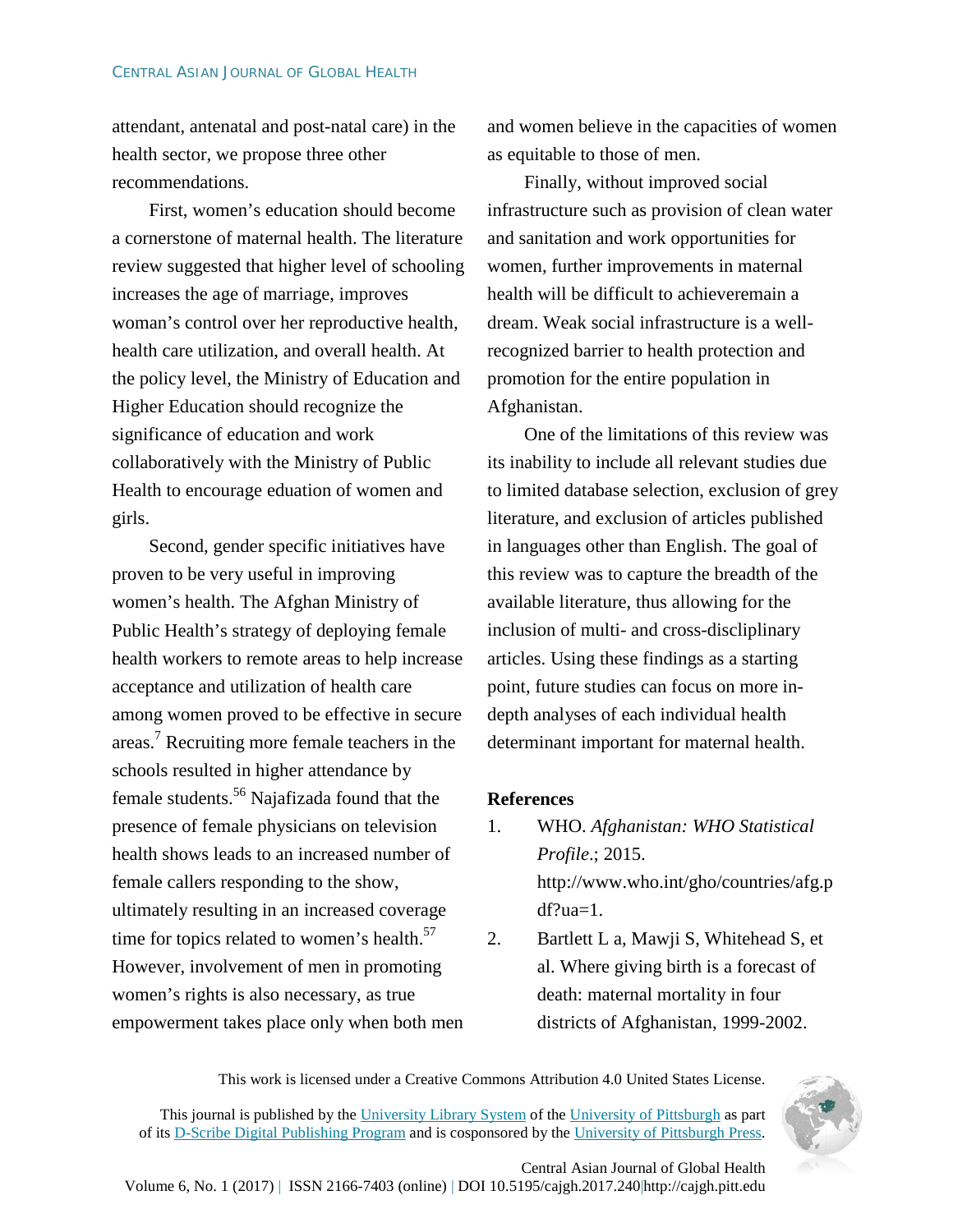*Lancet*. 2005;365(9462):864-870. doi:10.1016/S0140-6736(05)71044-8.

- 3. Bartlett LA, Mawji S, Whitehead S, et al. Where giving birth is a forecast of death: maternal mortality in four districts of Afghanistan, 1999-2002. Afghanistan AMMST, ed. *Lancet (British Ed*. 2005;365(9462):864-870. doi:10.1016/S0140-6736(05)71044-8.
- 4. Marmot M. *Closing the Gap in a Generation: Health Equity Through Action on the Social Determinants of Health*. Geneva: Commission on Social Determinants of Health; 2008. doi:10.1080/17441692.2010.514617.
- 5. Wilkinsn R, Marmot M. *Social Determinants Of Health: The Solid Facts*. (Europe RO for, Denmark., eds.). World Health Organization; 2003.
- 6. Health M of P. Islamic Republic of Afghanistan Ministry of Public Health Islamic Republic of Afghanistan Ministry of Public Health. 2010;(July).
- 7. Ameli O, Newbrander W. Contracting for health services: Effects of utilization and quality on the costs of the Basic Package of Health Services in Afghanistan. *Bull World Health Organ*. 2008;86(12):920-928. doi:10.2471/BLT.08.053108.
- 8. Arksey H, O'Malley L. Scoping studies: towards a methodological framework.

*Int J Soc Res Methodol*. 2005;8(1):19- 32.

doi:10.1017/CBO9781107415324.004.

- 9. Amowitz LL, Reis C, Iacopino V. Maternal mortality in Herat Province, Afghanistan, in 2002: an indicator of women's human rights. *JAMA, J Am Med Assoc*. 2002;288(10):1284-1291. doi:10.1001/jama.288.10.1284.
- 10. Egmond K, Bosmans M, Naeem A, Claeys P, Verstraelen H, Temmerman M. Reproductive Health in Afghanistan: Results of a Knowledge, Attitudes and Practices Survey among Afghan Women in Kabul. . *Disaster*. 2004;28(3):269-282.
- 11. Guidotti RJ, Kandasamy T, Betrán AP, et al. Monitoring perinatal outcomes in hospitals in Kabul, Afghanistan: The first step of a quality assurance process. *J Matern Fetal Neonatal Med*. 2009;22(4):285-292. doi:10.1080/14767050802464510.
- 12. Kandasamy T, Merialdi M, Guidotti RJ, et al. Cesarean delivery surveillance system at a maternity hospital in Kabul, Afghanistan. *Int J Gynaecol Obstet*. 2009;104(1):14-17. doi:10.1016/j.ijgo.2008.08.024.
- 13. Sanghvi H, Ansari N, Prata NJ V, Gibson H, Ehsan AT, Smith JM. Prevention of postpartum hemorrhage at

This work is licensed under a Creative Commons Attribution 4.0 United States License.

This journal is published by the [University Library System](http://www.library.pitt.edu/) of the [University of Pittsburgh](http://www.pitt.edu/) as part of its [D-Scribe Digital Publishing](http://www.library.pitt.edu/articles/digpubtype/index.html) Program and is cosponsored by the [University of Pittsburgh Press.](http://www.upress.pitt.edu/upressIndex.aspx)

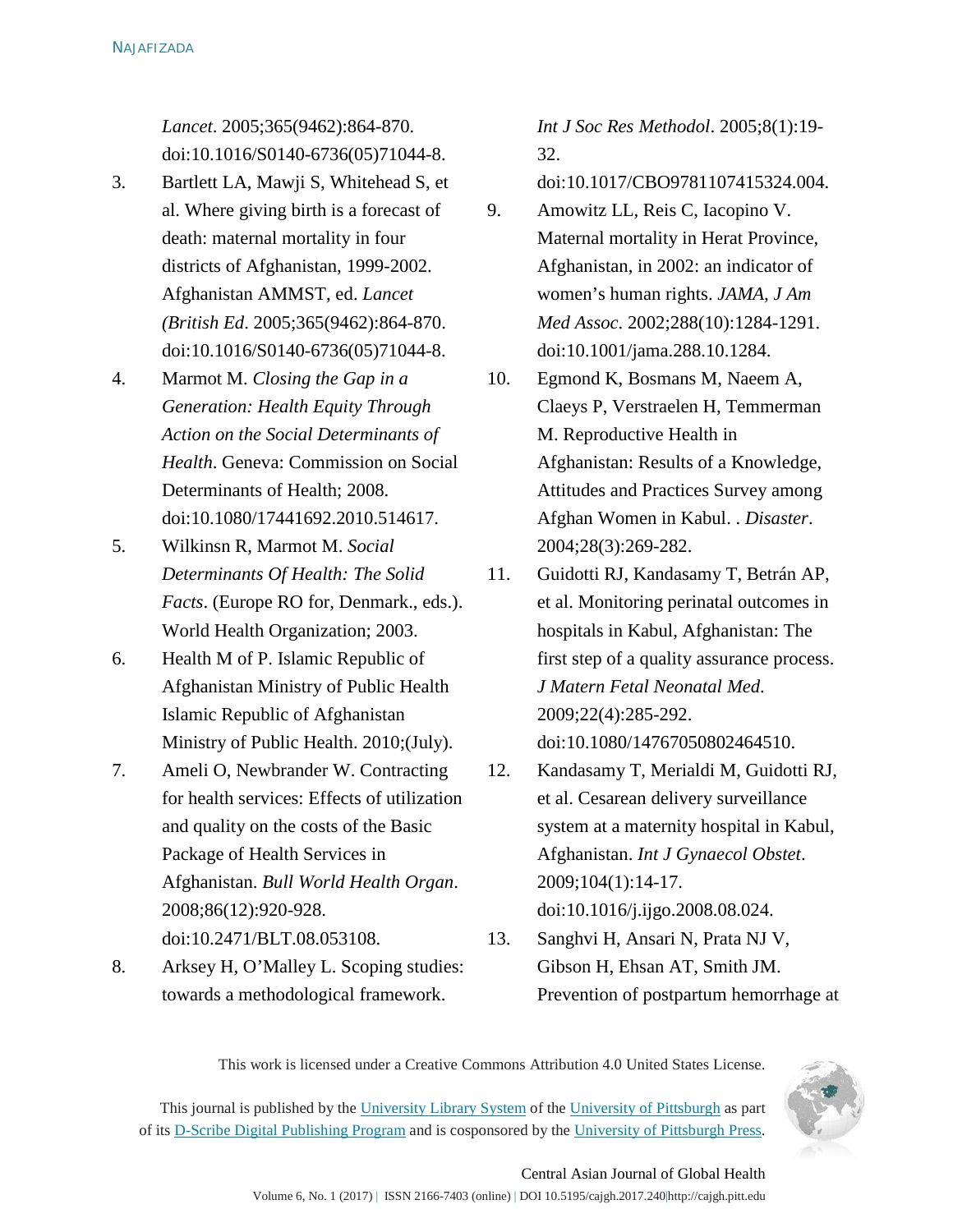home birth in Afghanistan. *Int J Gynaecol Obstet*. 2010;108(3):276-281. doi:10.1016/j.ijgo.2009.12.003.

- 14. Bick D. The importance of midwifery to maternal and infant health in Afghanistan: midwives making a difference. *Midwifery*. 2007;23(3):219- 220. doi:10.1016/j.midw.2007.07.002.
- 15. Huber D, Saeedi N, Samadi AK. Achieving success with family planning in rural Afghanistan. *Bull World Health Organ*. 2010;88(3):227-231. doi:10.2471/BLT.08.059410.
- 16. Mayhew M, Hansen PM, Peters DH, et al. Determinants of skilled birth attendant utilization in Afghanistan: a cross-sectional study. *Am J Public Health*. 2008;98(10):1849-1856. doi:10.2105/AJPH.2007.123471.
- 17. Bristol N. Reconstructing Afghanistan's health system. *Lancet*. 2006;366(9503):2075-2076. doi:10.1016/S0140-6736(05)67871-3.
- 18. Brown G. A day in the life. *J Am Acad Physician Assist*. 2010;23(6):15-16.
- 19. Tappis H, Koblinsky M, Doocy S, Warren N, Peters DH. Bypassing Primary Care Facilities for Childbirth: Findings from a Multilevel Analysis of Skilled Birth Attendance Determinants in Afghanistan. *J Midwifery Women's Heal*. 2016;61(2):185-195. doi:10.1111/jmwh.12359.
- 20. Kaartinen L, Diwan V. Mother and child health care in Kabul, Afghanistan with focus on the mother: women's own perspective. *Acta Obstet Gynecol Scand*. 2002;81(6):491-501. doi:10.1034/j.1600- 0412.2002.810604.x.
- 21. Stephenson P. Midwives for Afghanistan. *Safe Mother*. 2004;31:4.
- 22. Williams JL, McCarthy B. Observations from a maternal and infant hospital in Kabul, Afghanistan--2003. *J Midwifery Womens Health*. 2005;50(4):e31-5. doi:10.1016/j.jmwh.2005.02.009.
- 23. Walsh D. Afghanistan's midwives tackle maternal and infant health. *Lancet*. 2007;370:1299.
- 24. Walraven G, Manaseki-Holland S, Hussain A, Tomaro JB. Improving maternal and child health in difficult environments: the case for "crossborder" health care. *PLoS Med*. 2009;6(1):e5. doi:10.1371/journal.pmed.1000005.
- 25. Faso B, Caisses R. payment to a prepayment system , whether you use. 2006;84(November):845-847.
- 26. Bartlett L a, Dalil S, Salama P, Mawji S, Whitehead S. Conceiving and dying in Afghanistan. *Lancet*. 2005;365(9476):2006. doi:10.1016/S0140-6736(05)66692-5.
- 27. Hirose A, Borchert M, Niksear H, et al.

This work is licensed under a Creative Commons Attribution 4.0 United States License.

This journal is published by the [University Library System](http://www.library.pitt.edu/) of the [University of Pittsburgh](http://www.pitt.edu/) as part of its [D-Scribe Digital Publishing Program](http://www.library.pitt.edu/articles/digpubtype/index.html) and is cosponsored by the [University of Pittsburgh Press.](http://www.upress.pitt.edu/upressIndex.aspx)

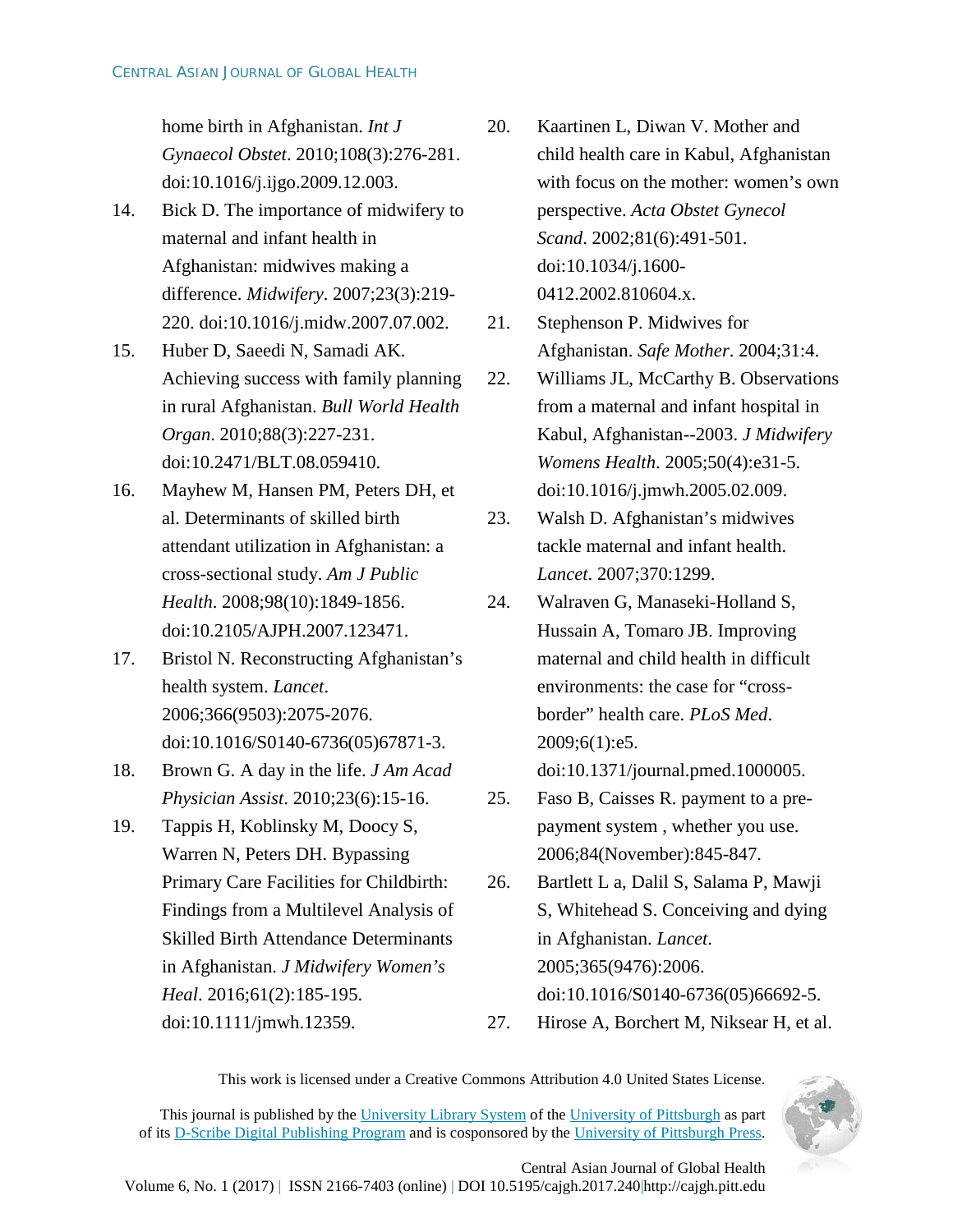Difficulties leaving home: a crosssectional study of delays in seeking emergency obstetric care in Herat, Afghanistan. *Soc Sci Med*. 2011;73(7):1003-1013. doi:10.1016/j.socscimed.2011.07.011.

- 28. Acerra JR, Iskyan K, Qureshi ZA, Sharma RK. Rebuilding the health care system in Afghanistan: An overview of primary care and emergency services. *Int J Emerg Med*. 2009;2(2):77-82. doi:10.1007/s12245-009-0106-y.
- 29. Hadi A, Mujaddidi MN, Rahman T, Ahmed J. The Inaccessibility and Utilization of Antenatal Health-Care Services in Balkh Province of Afghanistan. *Asia-Pacific Popul J*. 2007;22(1):29-42.
- 30. Shahram MS, Hamajima N, Reyer JA. Factors affecting maternal healthcare utilization in Afghanistan: secondary analysis of Afghanistan Health Survey 2012. *Nagoya J Med Sci*. 2015;77(4):595-607.

http://www.pubmedcentral.nih.gov/artic lerender.fcgi?artid=4664591&tool=pmc entrez&rendertype=abstract.

31. Ahmed A, Edward A, Burnham G. Health indicators for mothers and children in rural Herat Province, Afghanistan. *Prehosp Disaster Med*. 2004;19(3):221-225.

- 32. Newcomer J. Maternal Mortality in Afghanistan : An Emerging Cultural Complexity Maternal Mortality in Afghanistan : An Emerging Cultural Complexity. *J Student Nurs Res*. 2014;3(1).
- 33. Smith JM, Currie S, Azfar P, Rahmanzai AJ. Establishment of an accreditation system for midwifery education in Afghanistan: maintaining quality during national expansion. *Public Health*. 2008;122(6):558-567. doi:10.1016/j.puhe.2008.03.009.
- 34. Khorrami H, Karzai F, Macri CJ, Amir A, Laube D. Maternal healthcare needs assessment survey at Rabia Balkhi Hospital in Kabul, Afghanistan. *Int J Gynecol Obstet*. 2008;101(3):259-263. doi:10.1016/j.ijgo.2007.11.022.
- 35. Rahmani AM, Wade B, Riley W. Evaluating the impact a proposed family planning model would have on maternal and infant mortality in Afghanistan. *Int J Health Plann Manage*. 2015;30(1):71-85. doi:10.1002/hpm.2206.
- 36. Amowitz L, Iacopino V. Women's health and human rights needs. *Lancet*. 2000;356:S65. doi:10.1016/S0140- 6736(00)92052-X.
- 37. Hussein J, Newlands D, D'Ambruoso L, Thaver I, Talukder R, Besana G.

This work is licensed under a Creative Commons Attribution 4.0 United States License.

This journal is published by the [University Library System](http://www.library.pitt.edu/) of the [University of Pittsburgh](http://www.pitt.edu/) as part of its [D-Scribe Digital Publishing](http://www.library.pitt.edu/articles/digpubtype/index.html) Program and is cosponsored by the [University of Pittsburgh Press.](http://www.upress.pitt.edu/upressIndex.aspx)



Central Asian Journal of Global Health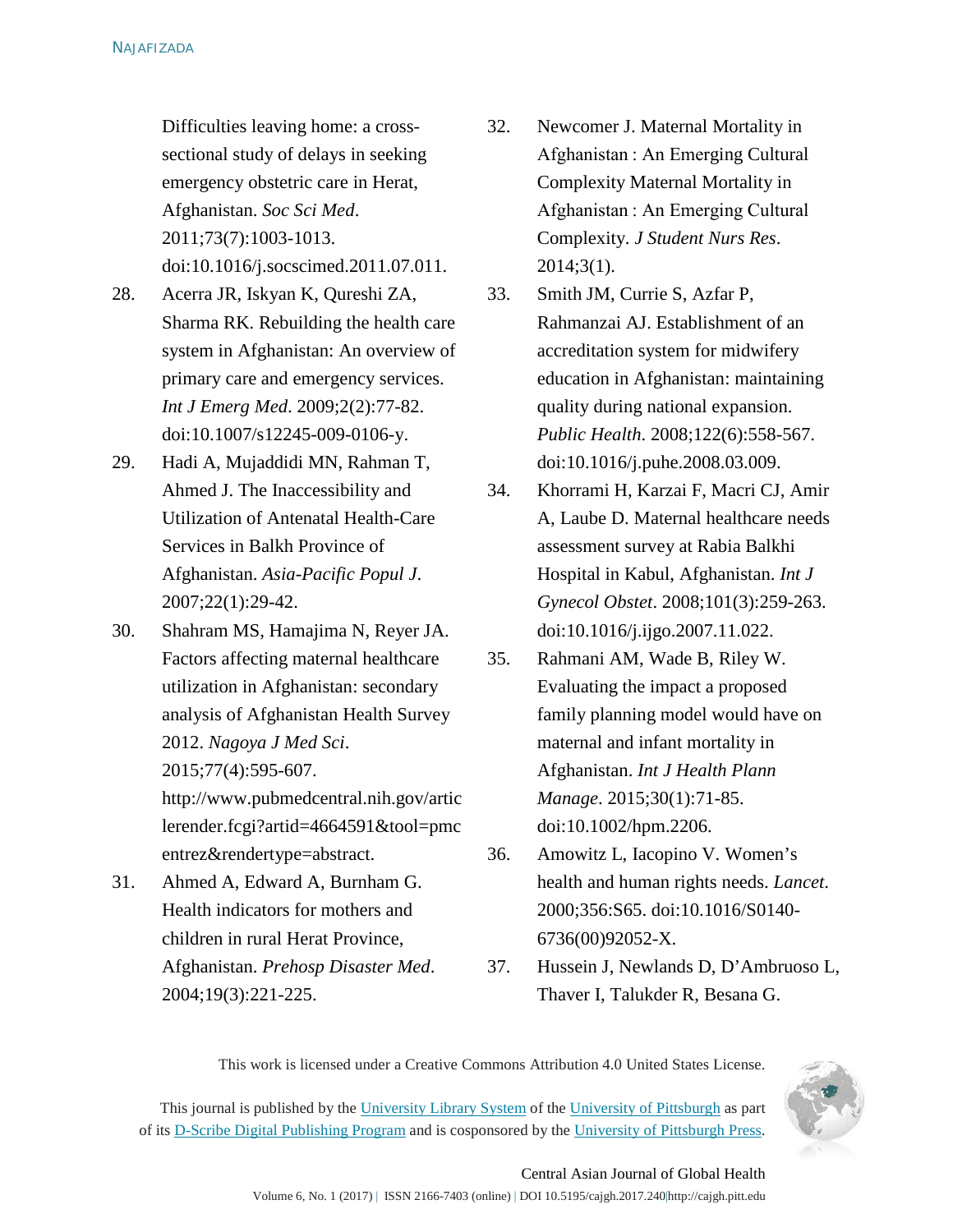Identifying practices and ideas to improve the implementation of maternal mortality reduction programmes: findings from five South Asian countries. *BJOG*. 2010;117(3):304-313. doi:10.1111/j.1471-0528.2009.02457.x.

- 38. Raj A, Gomez CS, Silverman JG. Multisectorial Afghan perspectives on girl child marriage: foundations for change do exist in Afghanistan. *Violence Against Women*. 2014;20(12):1489-1505. doi:10.1177/1077801211403288.
- 39. Wilson C. A "boots on the ground" perspective of caring for the women and children in Afghanistan. *J Obstet Gynecol Neonatal Nurs*. 2011;40(3):255-261. doi:10.1111/j.1552-6909.2011.01251.x.
- 40. Ayotte B. Women ' s Health and Human Rights in Afghanistan : Continuing Challenges. *J Ambul Care Manage*. 2002;25(2):75-77.
- 41. Currie S, Azfar P, Fowler RC. A bold new beginning for midwifery in Afghanistan. *Midwifery*. 2007;23(3):226-234. doi:10.1016/j.midw.2007.07.003.
- 42. Hadi A, Rahman T, Khuram D, Ahmed J, Alam A. Raising institutional delivery in war-torn communities: experience of BRAC in Afghanistan. *Asia Pac Fam Med*. 2007;6(1):51.
- 43. Gupta S, Shuaib M, Becker S, Rahman MM, Peters DH. Multiple indicator cluster survey 2003 in Afghanistan: outdated sampling frame and the effect of sampling weights on estimates of maternal and child health coverage. *J Heal Popul Nutr*. 2011;29(4):388-399. doi:10.3329/jhpn.v29i4.8456.
- 44. Requejo J, Bryce J, Victora C. *Countdown to 2015: Maternal, Newborn & Child Survival. Building a Future for Women and Children*. World Health Organization and UNICEF; 2012.
- 45. Agha S, Carton TW. Determinants of institutional delivery in rural Jhang, Pakistan. *Int J Equity Health*. 2011;10(1):31. doi:10.1186/1475-9276- 10-31.
- 46. Kitui J, Lewis S, Davey G. Factors influencing place of delivery for women in Kenya: an analysis of the Kenya demographic and health survey, 2008/2009. *BMC Pregnancy Childbirth*. 2013;13(1):40. doi:10.1186/1471-2393- 13-40.
- 47. Nair M, Ariana P, Webster P. What influences the decision to undergo institutional delivery by skilled birth attendants? A cohort study in rural Andhra Pradesh, India. *Rural Remote Health*. 2012;12:2311. http://www.ncbi.nlm.nih.gov/pubmed/2

This work is licensed under a Creative Commons Attribution 4.0 United States License.

This journal is published by the [University Library System](http://www.library.pitt.edu/) of the [University of Pittsburgh](http://www.pitt.edu/) as part of its [D-Scribe Digital Publishing Program](http://www.library.pitt.edu/articles/digpubtype/index.html) and is cosponsored by the [University of Pittsburgh Press.](http://www.upress.pitt.edu/upressIndex.aspx)